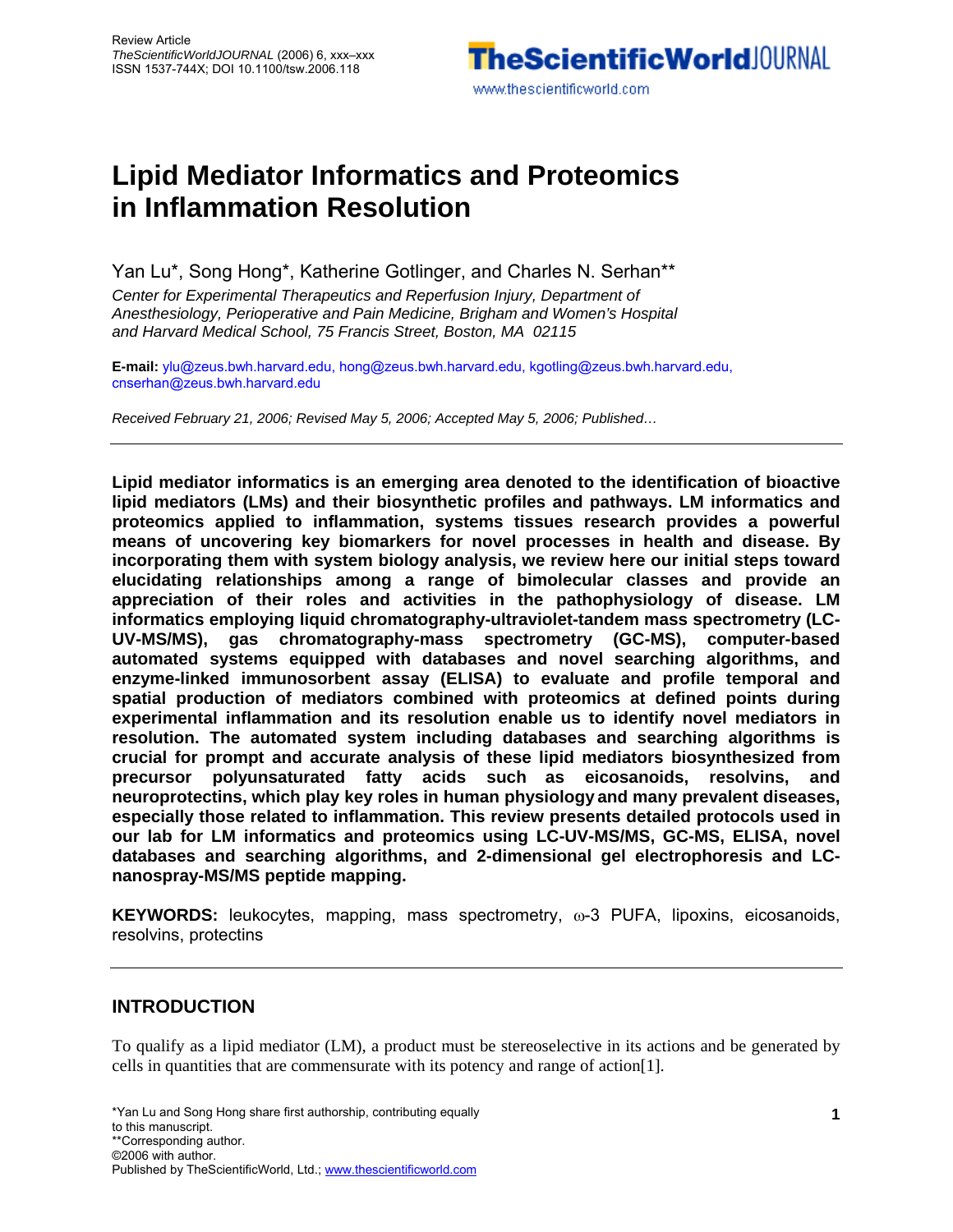"Lipid mediator informatics" is the term we use for the new area of identifying bioactive lipid mediators (LMs) and their biosynthetic profiles and pathways using a computer-based automated system equipped with databases and novel searching algorithms. This will provide the foundation for the use of specific LMs as markers in therapeutic interventions[2]. As currently practiced, lipidomics can be subdivided into architecture/membrane-lipidomics and mediator-lipidomics. The mapping of structural components and their relation to cell activation, as well as generation of potent LMs and networks, involved a mass spectrometry-computational approach[2] to appreciate the inter-relationships and complex mediator networks important for cell homeostasis.

Advances in computers, software, algorithms, chromatography, and identification of bioactive mediators help to form the basis of our appreciation for mediator profiling[3]. Advances in the use of liquid chromatography-tandem mass spectrometry (LC-MS/MS) permit profiling of closely related compounds. Moreover, the interface of MS/MS with LC permits profiling of lipid-derived mediators with reduced potential for work-up induced artifacts. Liquid chromatography-ultraviolet spectrometry-tandem mass spectrometry instrumentation (LC-UV-MS/MS) is the most reliable and sensitive method to identify and quantify these LMs[4,5]. Routine lipidomic analyses are outlined in Scheme 1. (A complete list of terms and abbreviations used in this report can be found at the end of the text.) Databases with appropriate search algorithms are crucial for the timely identification of these LMs via LC-UV-MS/MS analytical runs[2].



**SCHEME 1.** Mediator lipidomics via LC-UV-MS/MS analysis of the physicochemical properties including tandem mass and UV spectra and chromatographic profiles.

Low-energy ionization with electrospray avoids unwanted degradation and generates primarily molecular (or pseudomolecular) ions for collision-activated dissociation MS/MS analysis[4]. LC-UV-MS/MS can provide more direct spectral characterization for structural elucidation than GC-MS (gas chromatography coupled with MS) because samples can be analyzed without prior derivatization. The correlation of MS/MS fragments vs. structures of some LMs and their isomers has been determined[4,6,7,8]. The results indicate that physical properties are readily obtained and used for complete structural elucidation of LMs.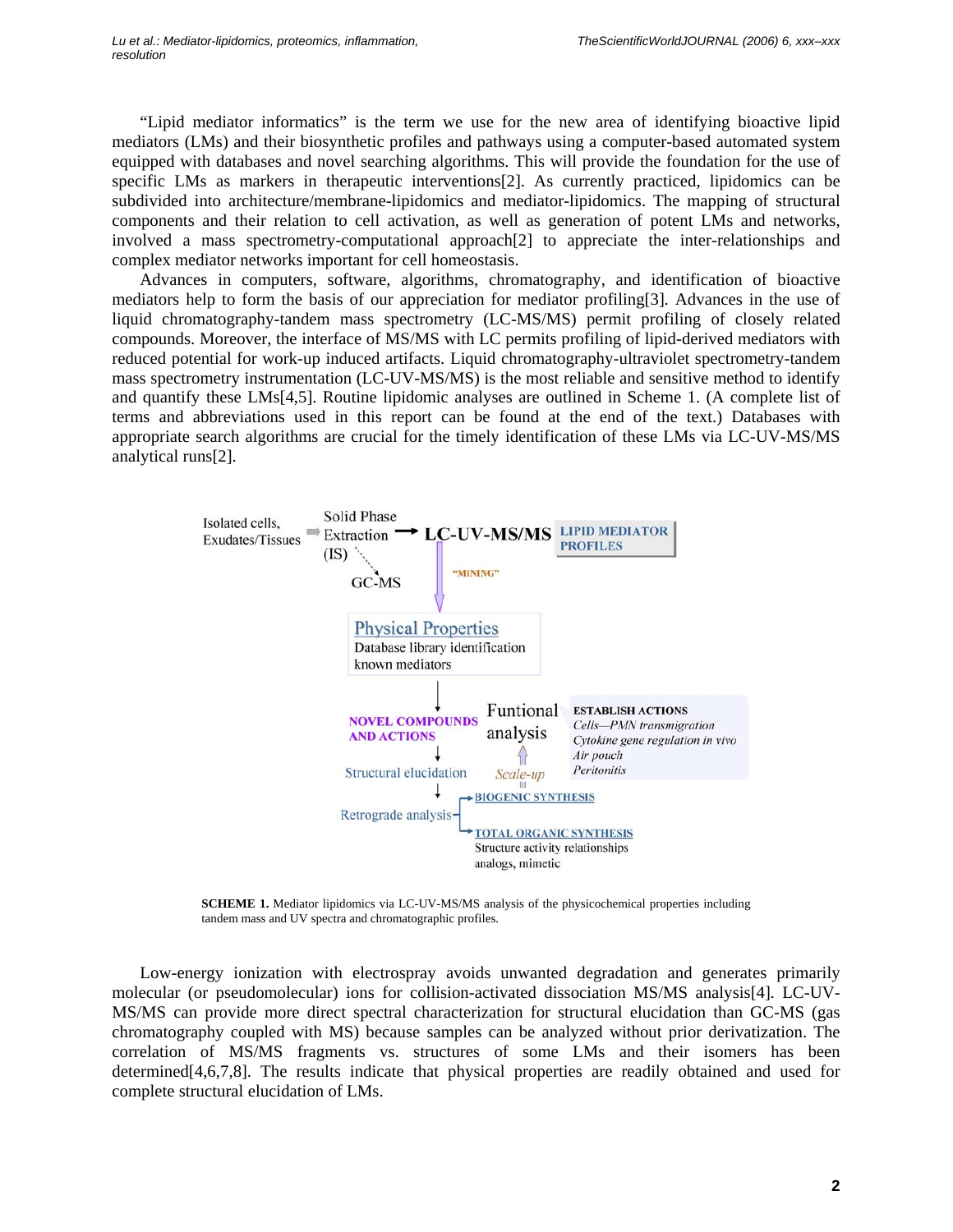GC-MS is also useful to provide additional information together with LC-UV-MS/MS to support structural identification and proposed structures. LC-UV is a widely used technique for eicosanoid analysis[9]. ELISA (enzyme-linked immunosorbent assay) is designed for quantification of specific LMs with high selectivity and sensitivity. It allows investigators to analyze a large number of samples in a timely fashion[10].

"Proteomics" is the study of the major functional component of the genome, i.e., the identification of all proteins in a chosen biological system and all their post-translational modifications[11]. This approach will be used to characterize genes and functional interactions among proteins that are important in inflammation and allow detection of subtle differences in protein levels that provide a detailed picture of inflammation.

Separation of proteins by two-dimensional (2D) gel electrophoresis coupled with identification of proteins by tryptic peptide capillary LC-nanoelectrospray ionization (nanospray) ion-trap MS/MS followed by protein database searching using MS/MS spectra is a powerful analytical method in proteomics as depicted in Scheme 2.



**SCHEME 2.** Proteomics: 2D gel electrophoresis and LC-nanospray-MS/MS-based analysis.

The comparison of changes in intensity and mobility of proteins of interest on 2D gels between samples from different treatment groups translates directly to changes in protein expression and modification of primary structure. Through identification of sets of proteins that are concertedly up- or down-regulated, the dynamic changes following a specific stimulus can be charted[11].

### **NOVEL LIPID MEDIATOR PATHWAYS IN INFLAMMATION AND RESOLUTION**

It is now appreciated that inflammation plays a key role in many prevalent diseases. In addition to the chronic inflammatory diseases such as arthritis, psoriasis, and periodontitis, it is now increasingly apparent that diseases such as asthma, Alzheimer's disease, and even cancer have an inflammatory component associated with the disease process. Therefore, it is important for us to gain more detailed information on the molecules and mechanisms controlling inflammation and its resolution[12]. Toward this end, we recently identified new families of LMs generated from fatty acids during resolution of inflammation, termed resolvins and protectins[8,13,14] (Fig. 1) (Table 1).

Resolvins and protectins are autacoids that play a critical and broad role in human health and diseases, especially those related to inflammation and resolution[3]. These novel mediators generated from eicosapentaenoic acid (EPA) and docosahexaenoic acid (DHA) that displayed potent bioactions were first identified in resolving inflammatory exudates and in tissues enriched with DHA[7,8,13]. The trivial names resolvin (resolution phase interaction products) and docosatrienes (DTs) were introduced for the bioactive compounds belonging to these novel series because they demonstrate potent anti-inflammatory and immunoregulatory actions. The compounds derived from EPA carrying potent biological actions (i.e., 1–10 nM range) are designated E series, given their EPA precursor, and denoted as resolvins of the E series (resolvin E1 or RvE1), and those biosynthesized from the precursor DHA are resolvins of the D series (resolvin D1 or RvD1). Bioactive members from DHA with conjugated triene structures are DTs that are immunoregulatory[8,13] and neuroprotective[15] and are termed protectins/neuroprotectins. Aspirin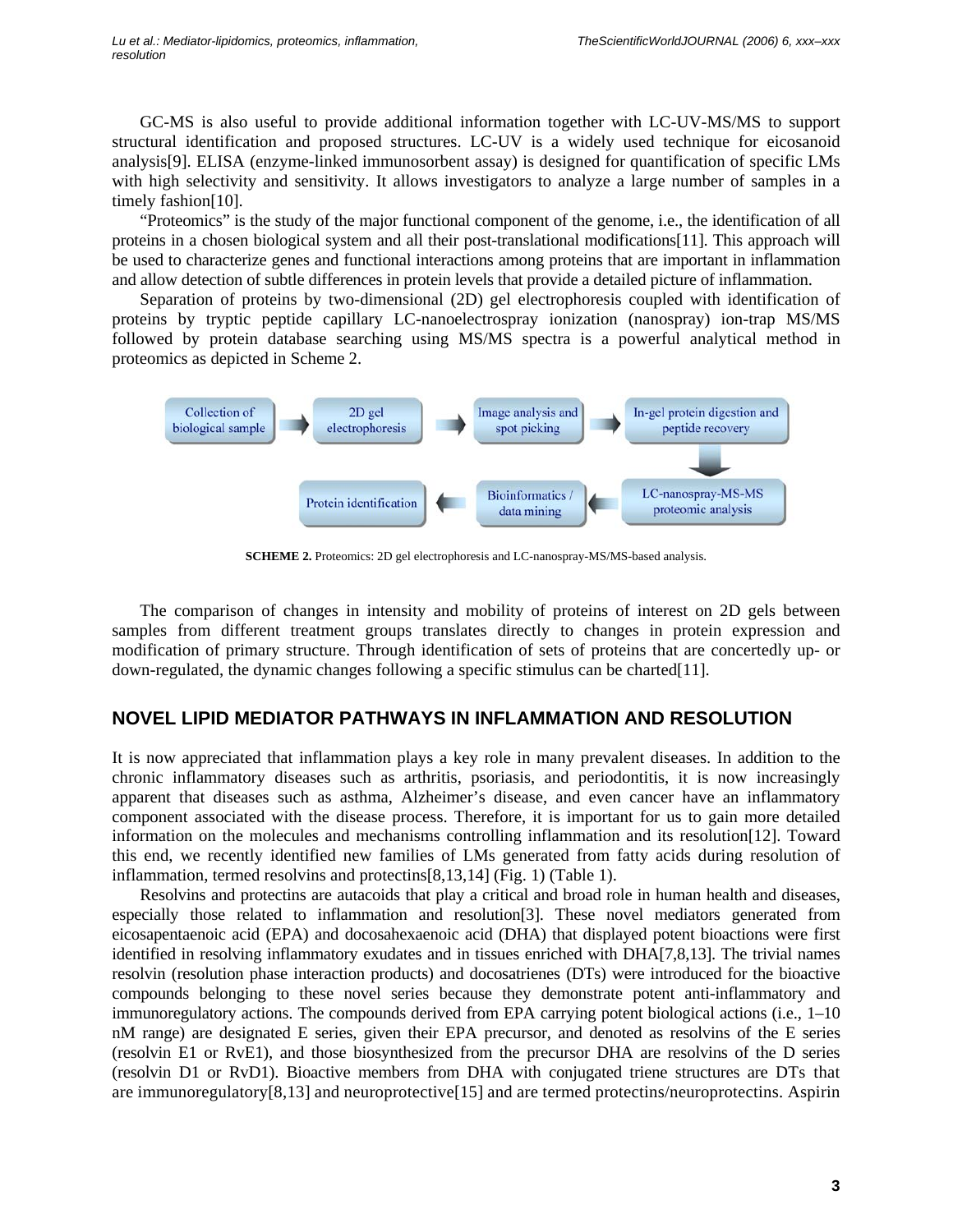

**FIGURE 1.** (A) Families of bioactive lipid autacoids. Arachidonic acid is the precursor for many of the known bioactive mediators, epoxyeicosatrienoic acids (EETs), prostaglandins, leukotrienes, and lipoxins (both pro- and anti-inflammatory mediators). The omega-3 (polyunsaturated fatty acids) PUFA, EPA (C22:5) and DHA (C22:6), are precursors to potent new families of mediators termed resolvins and protectins (see text for details). (B) Formation of resolvin E1 derived from EPA, resolvin D1, protectins, and neuroprotectin D1 from DHA.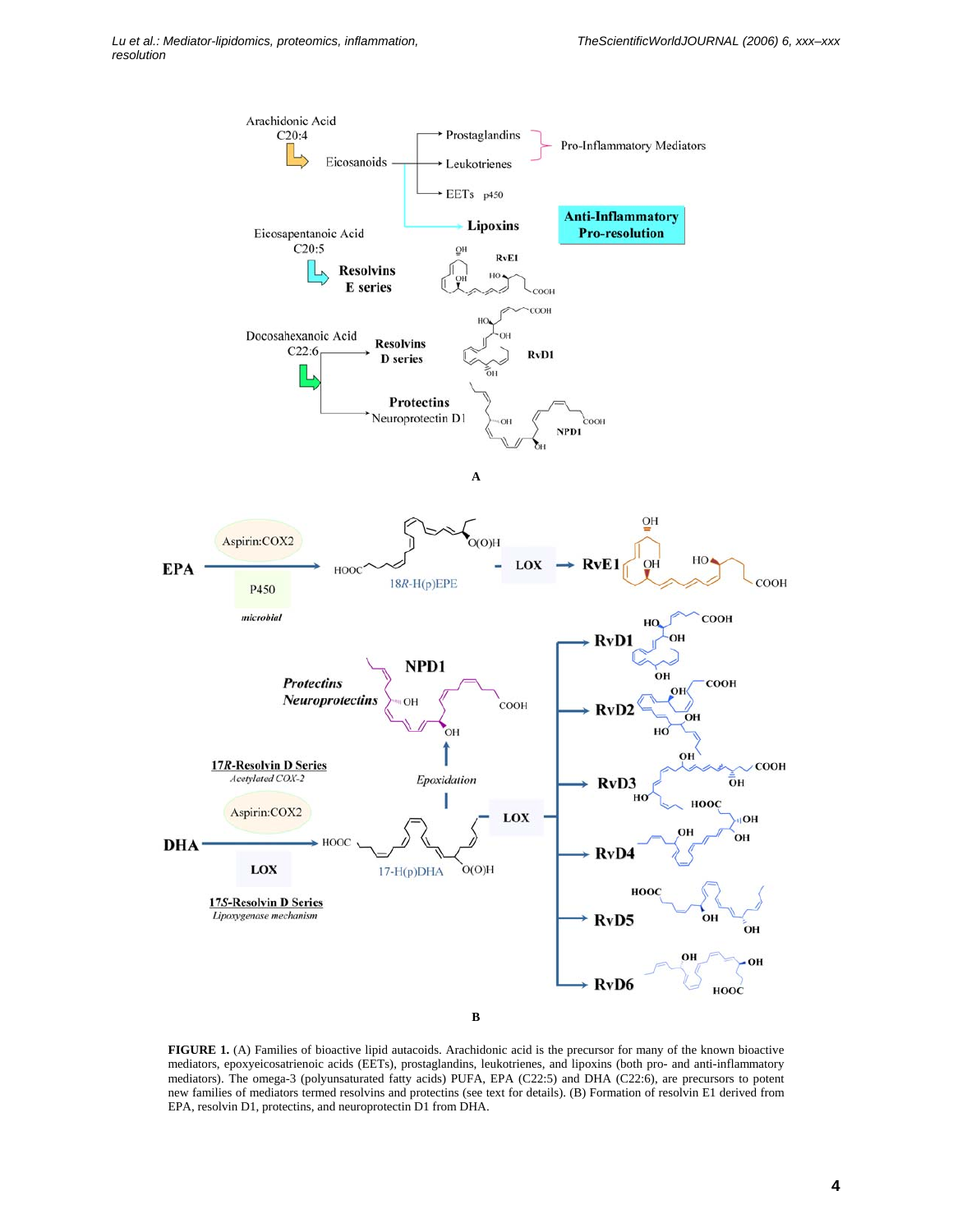#### **TABLE 1**

| Mediator                                    | <b>Bioactions</b>                                                                                                                                                                                 | Reference                                                                                                                                                                  | Formation in Cells.<br>tissues, and organs                                                           | Reference                                                                                                                                  |
|---------------------------------------------|---------------------------------------------------------------------------------------------------------------------------------------------------------------------------------------------------|----------------------------------------------------------------------------------------------------------------------------------------------------------------------------|------------------------------------------------------------------------------------------------------|--------------------------------------------------------------------------------------------------------------------------------------------|
| Resolvin E1                                 | Reduces PMN<br>infiltration, murine skin<br>air pouch inflammation,<br>peritonitis                                                                                                                | Serhan et al., J. Exp.<br>Med. 2000[7];<br>Serhan et al., J. Exp.<br>Med. 2002[8];<br>Arita et al. J. Exp. Med.<br>2005[40];<br>Bannenberg et al., J.<br>Immunol. 2005[37] | Murine dorsal porch<br>Inflammatory exudates;<br>Peritonitis exudate;<br>Human Plasma<br>Trout brain | Serhan et al., J.<br>Exp. Med. 2000<br>$[7]$ ;<br>Arita et al., PNAS<br>2005[41];<br>Arita et al. J. Exp.<br>Med. 2005 [40];               |
|                                             | Gastrointestinal<br>protection in TNBS<br>colitis<br>Protects in periotonitis,<br>stops inflammation and<br>bone loss                                                                             | Arita et al., PNAS<br>2005[41]<br>Hasturk et al., FASEB J.<br>2005[43]                                                                                                     |                                                                                                      | Lu et al. in<br>submission[42]                                                                                                             |
| Resolvin D1                                 | <b>Reduces PMN</b><br>infiltration, murine skin<br>air pouch inflammation<br>Reduces peritonitis<br>Reduces cytokine<br>expression in microglial<br>cells<br>Protects in renal<br>ischemic injury | Serhan et al., J. Exp.<br>Med. 2002[8]<br>Hong et al., J. Biol.<br>Chem. 2003[13]<br>Duffield et al.,<br>submitted[46]                                                     | Human PMN;<br>Ischemic-injury kidney                                                                 | Hong, et al. in<br>submission[44];<br>Hong, et al. 54 <sup>th</sup><br><b>ASMS</b><br>comference[45];<br>Duffield et al.,<br>submitted[46] |
| AT-RvD1                                     |                                                                                                                                                                                                   |                                                                                                                                                                            | Murine peritonitis<br>exudates:<br>Murine brain stroke                                               | Serhan et al., J.<br>Exp. Med. 2002<br>$[8]$ ;<br>Marcheselli et al.,<br>J. Biol. Chem.<br>2003[15]                                        |
| AT-RvD2 to<br>R <sub>v</sub> D <sub>6</sub> |                                                                                                                                                                                                   |                                                                                                                                                                            | Murine dorsal airpouch<br>exudates                                                                   | Serhan et al., J.<br>Exp. Med. 2002<br>[8]                                                                                                 |
| RvD <sub>2</sub>                            |                                                                                                                                                                                                   |                                                                                                                                                                            | Human whole blood;<br>Ischemic-injury kidney<br>Trout brain                                          | Hong et al., J. Biol.<br>Chem. 2003[13]<br>Duffield et al.,<br>submitted[46]<br>Hong et. al. 2005<br>$[38]$                                |
| RvD4                                        | Reduce ischemic injury<br>of kidney                                                                                                                                                               | Duffield et al.,<br>submitted[46]                                                                                                                                          | Human whole blood;<br>Ischemic-injury kidney                                                         | Hong et al., J. Biol.<br>Chem. 2003[13];<br>Duffield et al.,<br>submitted[46]                                                              |
| RvD5                                        | Reduce PMN<br>infiltration                                                                                                                                                                        | Hong et al., J. Biol.<br>Chem. 2003[13]                                                                                                                                    | Human whole blood;<br>Human glial cells;<br>Ischemic-injury kidney<br>Trout brain                    | Hong et al., J. Biol.<br>Chem. 2003[13]<br>Duffield et al.,<br>submitted[46]<br>Hong et. al. 2005<br>$[38]$                                |
| RvD <sub>6</sub>                            | Reduce PMN<br>infiltration                                                                                                                                                                        | Marcheselli et al., J. Biol.<br>Chem. 2003[15]                                                                                                                             | Human whole blood;<br>Human PMN;<br>Human glial cells;<br>Ischemic-injury kidney                     | Hong et al., J. Biol.<br>Chem. 2003[13]<br>Duffield et al.,<br>submitted[46]                                                               |

#### **Resolvins and Protectins: Bioactions in Animal Disease Models and Formation in Cells, Tissues and Organs**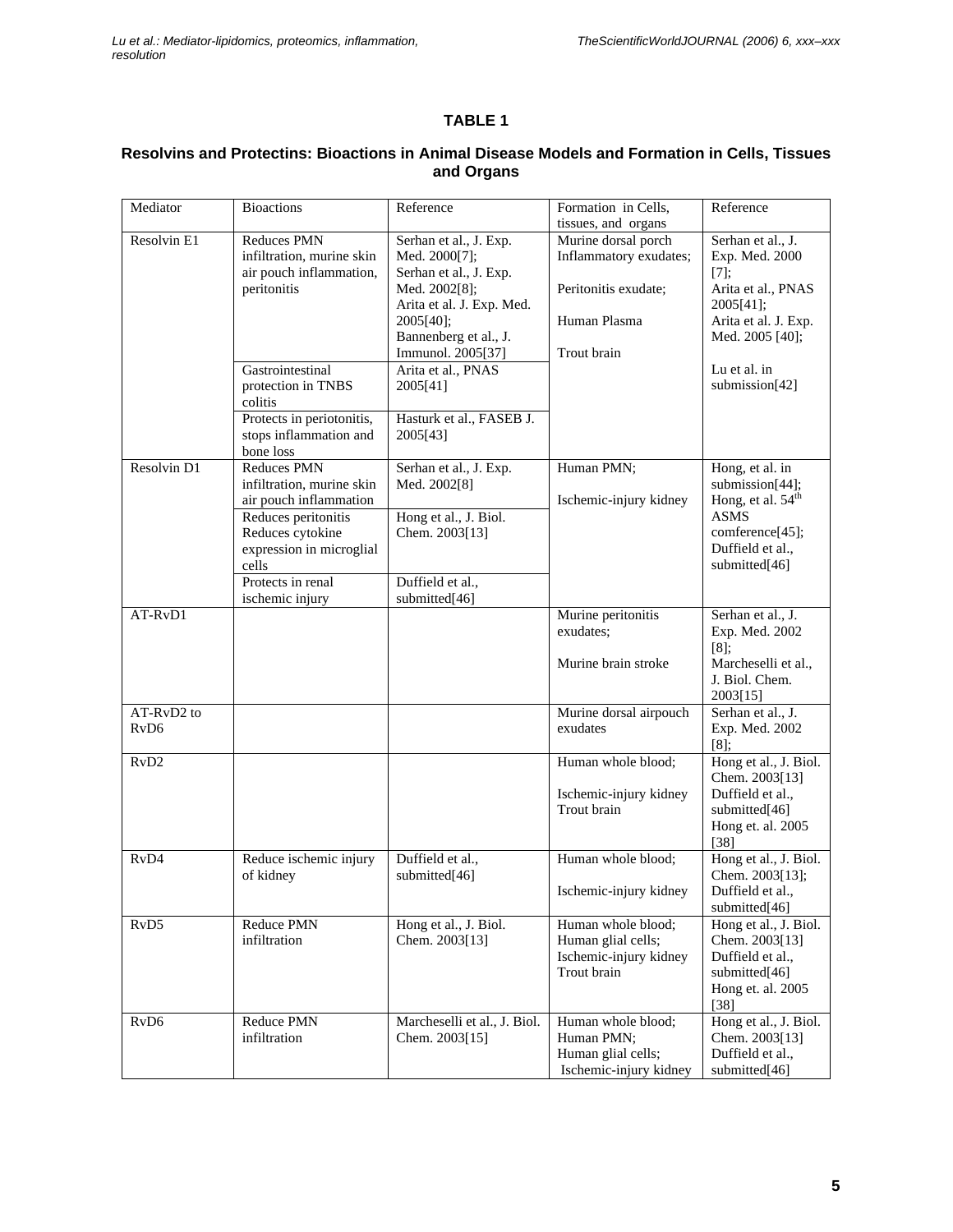| Omega-22-<br>hydroxy-RvD6                          |                                                                                                                                                                                                                                                                                                                                                                                                                                                                                         |                                                                                                                                                                                                                                                                                                                                                 | Ipsilateral mouse<br>hippocampus during<br>reperfusion following<br>transient ischemia                                                                                                            | Marcheselli et al.,<br>J. Biol. Chem.<br>2003[15]                                                                                                                                                           |
|----------------------------------------------------|-----------------------------------------------------------------------------------------------------------------------------------------------------------------------------------------------------------------------------------------------------------------------------------------------------------------------------------------------------------------------------------------------------------------------------------------------------------------------------------------|-------------------------------------------------------------------------------------------------------------------------------------------------------------------------------------------------------------------------------------------------------------------------------------------------------------------------------------------------|---------------------------------------------------------------------------------------------------------------------------------------------------------------------------------------------------|-------------------------------------------------------------------------------------------------------------------------------------------------------------------------------------------------------------|
| Protectin D <sub>1</sub> /<br>neuroprotectin<br>D1 | Reduces stroke damage<br><b>Reduces PMN</b><br>infiltration<br>Protects from retinal<br>injury<br>Regulates $T_H2$ cells,<br>apoptosis and raft<br>formation<br>Shortens resolution<br>interval in murine<br>peritonitis; regulates<br>cytokines and<br>chemokines<br><b>Reduces PMN</b><br>infiltration; reduces<br>peritonitis<br>Diminished production<br>in human Alzheimer<br>disease and promotes<br>neural cell survival<br>Promotes corneal<br>epithelial cell wound<br>healing | Marcheselli et al., J. Biol.<br>Chem. 2003[15]<br>Hong et al., J. Biol.<br>Chem. 2003[13]<br>Mukherjee et al., PNAS<br>2004[47]<br>Ariel et al., J. Biol.<br>Chem. 2005[48]<br>Bannenberg et al., J.<br>Immunol. 2005[38]<br>Serhan et al. 2006[39]<br>Lukiw et al., J. Clin.<br>Invest. 2005[49]<br>Gronert et al., J. Biol.<br>Chem. 2005[50] | Human whole blood;<br>Human PMN and its w-<br>22 oxidation product;<br>Human glial cells;<br>Murine brain stroke;<br>Human retinal pigment<br>epithelium<br>Ischemic-injury kidney<br>Trout brain | Hong et al., J. Biol.<br>Chem. 200[13];<br>Marcheselli et al.,<br>J. Biol. Chem.<br>$2003[15]$ ;<br>Mukherjee et al.,<br>PNAS 2004[47];<br>Duffield et al.,<br>submitted[46]<br>Hong et. al. 2005<br>$[38]$ |

treatment impacts biosynthesis of these compounds and a related series by triggering endogenous formation of the 17*R*-D series resolvins and docosatrienes. These novel epimers are denoted as aspirintriggered (AT)-RvDs and -DTs, and possess potent anti-inflammatory actions *in vivo* essentially equivalent to their 17*S* series pathway products.

## **LIPID MEDIATOR INFORMATICS**

## **Criteria for Identification of a Bioactive Lipid Mediator**

The criteria to identify a known LM for LC-UV-MS/MS-based lipidomic analysis are as follows[9,16]:

- 1. LC retention time should match by coelution with the LM authentic standard.
- 2. UV chromophore should match the LM standard (i.e., λmax and band shape).
- 3. MS/MS spectrum should have the fragment ions of  $(M-H)$ ,  $(M-H-CO<sub>2</sub>)$ ,  $(M-H-nH<sub>2</sub>O)$  (n is the number of hydroxyl groups in the LM) and ions generated from at least one of two cleavages on the bonds directly linked to the carbon of the function group.

The criteria to identify an LM for standardized GC-MS-based lipidomic analysis are as follows:

- 1. The GC retention time should match by coelution with the LM standard.
- 2. GC-MS spectrum of unknown should match the standard spectrum (at least six ions).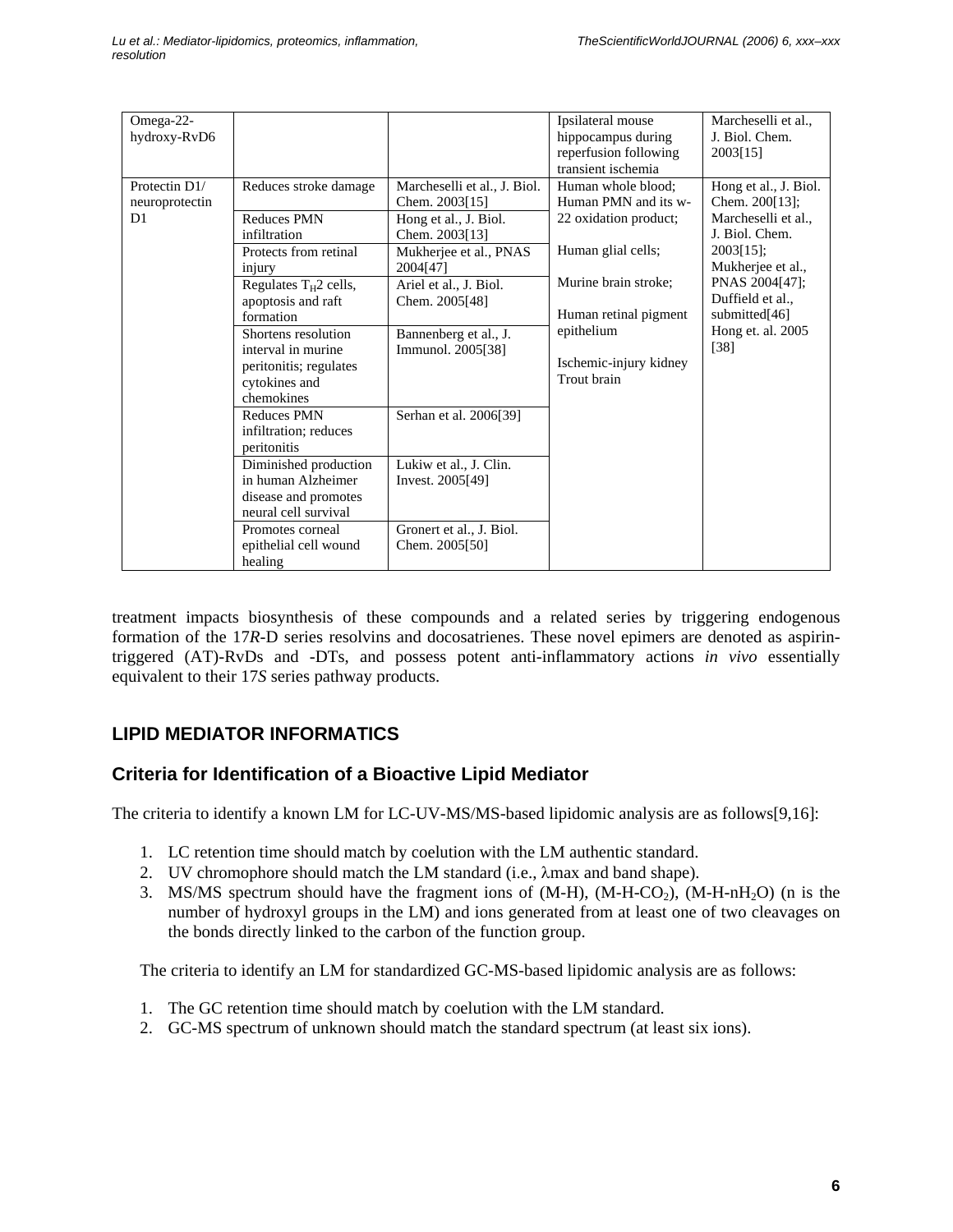## **Sample Extraction Procedures for Lipidomic Analysis**

All incubations and *in vivo* samples (i.e., exudates and tissues) will be stopped with 2 vol of cold methanol[15]. Briefly, this procedure is tailored as follows: an internal standard [for example, 50 ng of a deuterium-labeled LM (e.g.,  $d_4$ -PGE<sub>2</sub> or  $d_4$ -LTB<sub>4</sub>) or PGB<sub>2</sub>] will be selected and added to determine the extraction recovery (typically  $>90\%$ ) of the LMs. The samples are centrifuged (3,000 rpm,  $4^{\circ}$ C, 15 min) to remove cellular and protein materials. After the supernatants are decanted, they are diluted with 5 vol of Milli-Q water. The pH is adjusted to 3.5 with 1 *M* HCl for C18 solid-phase extraction (SPE). After washing with 15 ml of H<sub>2</sub>O and then 8 ml of hexane, the SPE cartridges (C18, 3 ml, Waters, MA) are eluted with 8 ml of methyl formate, and the effluent is reconstituted into methanol for lipidomic analysis using LC, GC-MS, or LC-MS/MS[17,18].

## **GC-MS-Based Lipidomic Analysis**

These LMs need to be converted to derivatives for GC-MS analysis. The derivatization includes methylation of carboxyl groups and silylation of hydroxyl groups to trimethyl-siloxy groups. Methylation will be conducted *via* reaction with diazomethane. MNNG (1-methyl-3-nitro-1-1nitroguanidine, Nmethyl-N'-nitro-N-nitrosoguanidinine) (Sigma-Aldrich, MO) is converted with 5 *N* NaOH solution to diazomethane gas, which is trapped into ice-cold diethyl ether. Each sample will be treated in 0.5 ml of ether solution of diazomethane for 30 min at room temperature. After the ether and extra diazomethane are removed with  $N_2$ , the sample will be silylated with 0.1 ml of BSTFA (N,O-bis[trimethylsilyl]trifluoroacetamide) reagent (Pierce, IL) for 24 h and protected from light as in Serhan[19]. GC-MS will be performed with an Agilent GC 6890 gas chromatograph coupled with a 5973 MS mass spectrometer (Agilent Technologies, CA). The conditions typically are column, HP-1 0.25 mm  $\times$  0.25 µm  $\times$  30 m (Agilent); splitless on time, 0.9 min; column temperature program, 150ºC (1 min), 230ºC (4 min), 240ºC (8 min), and 245ºC (12 min) as in Nicolaou et al.[16] and Serhan[19].

## **LC-UV-Based Lipidomic and Chiral Analysis**

LC-UV-based lipidomic analysis of LMs will be conducted on an Agilent 1100 HPLC-UV system or an Agilent 1040 HPLC-UV system with the photodiode-array UV detector scanned from 200–360 nm. The general conditions are as follows for achiral LC-UV, a LUNA C18-2 (100  $\times$  2 mm  $\times$  5 µm) column will be used. The mobile phase runs at 0.2 ml/min as C (methanol:water:acetic acid 65:34.99:0.01) from 0–8 min, ramps to methanol from 8.01–30 min, then flows as methanol for 5 min, and then runs as C again. For chiral LC-UV, a Chiralcel OB-H column  $(4.6 \times 250 \text{ mm})$  (Chiral Technologies, PA) will be used to determine *R* and *S* alcohol configurations of monohydroxy-PUFA using isocratic mobile phase (hexane:isopropanol 95:5), with a 0.6 ml/min flow rate. The LM analytes are methylated before chiral LC analysis. The identification will be conducted by matching the retention times and UV spectra of unknown compounds to standards. After the compounds of interest are identified, they will be quantified on the basis of their chromatographic peak areas and calibration curves of chromatographic peak areas for authentic synthetic standards[9].

## **LC-UV-MS/MS-Based Lipidomic Profiling**

LM informatics analysis will be conducted on a  $LCQ^{TM}$  LC-PDA-ion trap-MS/MS (ThermoFinnigan, CA) equipped with a LUNA C18-2 (100  $\times$  2 mm  $\times$  5 µm or 150  $\times$  2 mm  $\times$  5 µm) column (Phenomenex, CA) with photodiode-array UV detector scans from 200–360 nm. The conditions are as follows: the mobile phase flows at 0.2 ml/min as C (methanol:water:acetic acid 65:34.99:0.01) from 0–8 min, ramps to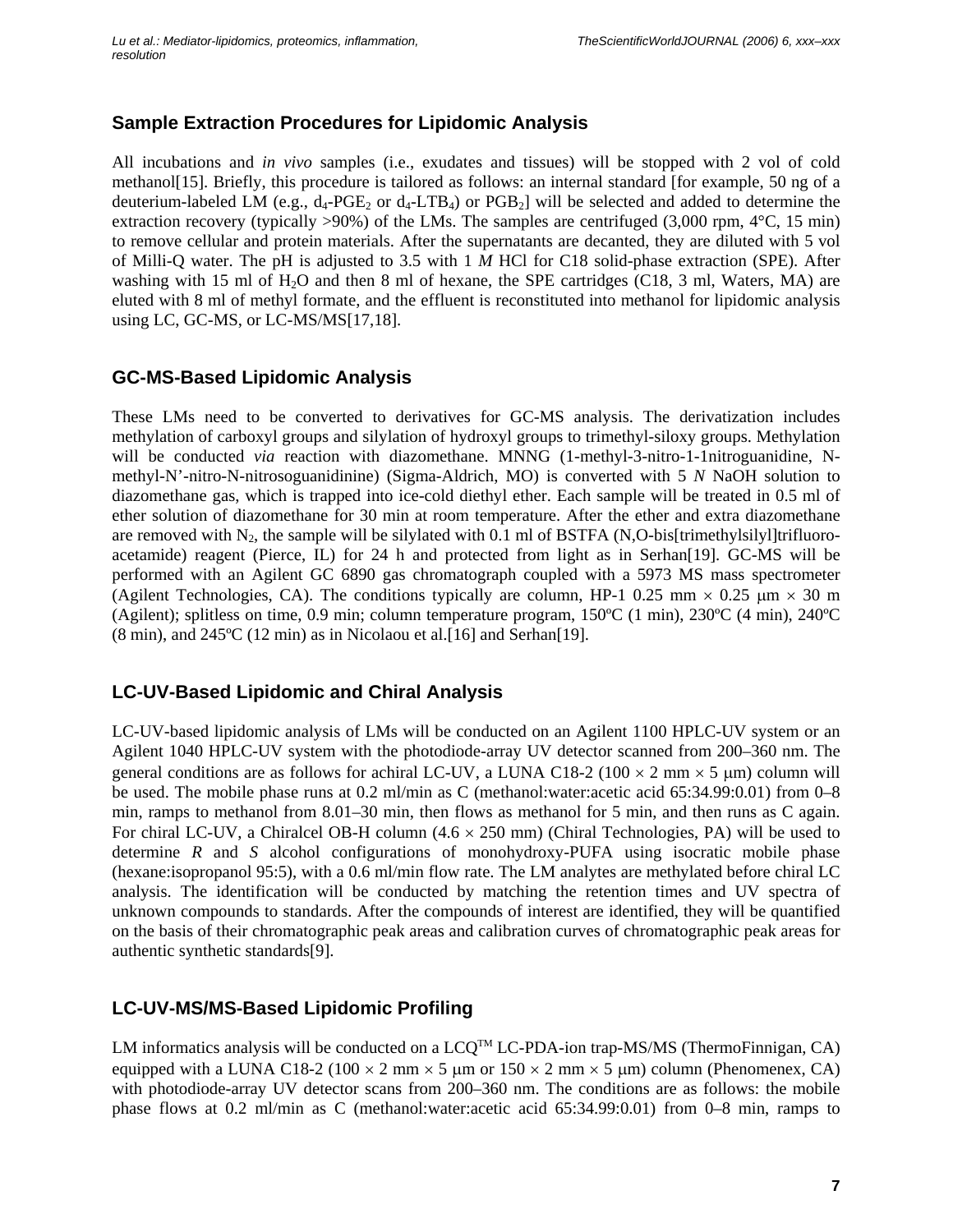methanol from 8.01–30 min, then flows as methanol for 10 min, and then runs as C again for 10 min. Conditions for MS/MS are electrospray voltage, 4.3 kV; heating capillary, –39 V; tube lens offset, 60 V; sheath  $N_2$  gas, 1.2 l/min; and auxiliary  $N_2$  gas, 0.045 l/min[20].

Quantification will be based on the peak areas from selective ion monitoring (SIM) chromatograms and the calibration curve of chromatographic areas for each corresponding standard. Examples of LC-UV-MS/MS-based lipidomic analysis of eicosanoid standards are shown in Fig. 2. Fig. 3 shows the chromatograms of biogenic resolvins, AT-Rvs, and PD1/NPD1. Fig. 4 displays the MS/MS spectra of biogenic resolvins, AT-Rvs, and 17*S*-HDHA. Mass spectra of biogenic and synthetic PD1/NPD1 are given in Fig. 5; MS/MS spectrum of synthetic RvE1 and GC-MS spectrum of deuterated-RvE1 are shown in Fig. 6.

#### *Lipidomic Databases and Searching Algorithms*

Using current chemical analytical technologies, most LMs are identified manually by direct comparison of the spectra, chromatographic behaviors, and in some cases biological activities acquired from sample tissues with those of authentic standards of known LMs; when authentic standards are not available, as in the case of novel LMs and their further metabolites, basic chemical structures can be obtained on the basis of the relationship between structures and features of their spectra and chromatographic behaviors compared to those of synthetic and biogenic products prepared to assist in the assignment. We routinely identify LMs by matching the unknown spectra (MS/MS, GC-MS, and UV spectra) and retention times (RTs) to those of authentic and synthetic standards if available, or with a theoretical database that consists of virtual UV and MS/MS spectra and RTs for discovering potentially novel LMs[2,8,13] if standards are not available. We initially developed a theoretical database and algorithm according to the relationships between LM structures and their spectral and chromatographic characteristics[2]. The proposed structures of novel potential LMs in the theoretical databases were based on PUFA precursors and established biosynthetic pathways.

Mediator-lipidomic databases and search algorithms were constructed to assist in the identification of LM structures employing LC-UV-ion trap MS/MS with the following objectives: (1) assembling a database using currently available mass-spectral software, (2) constructing a cognoscitive-contrast-angle algorithm and databases to improve the identification of LMs using MS/MS ion identities that currently cannot be performed with available software, and (3) developing a theoretical database and algorithm for assessing potentially novel and/or unknown structures of LMs and their further metabolites in biologic matrices. It is quite meaningful to develop mediator-lipidomic databases and algorithms using ion trap mass spectrometers that are relatively cheaper and popular. Moreover, the fragmentation rules and patterns for collision-induced dissociation (CID) spectra from triple-quadruple mass spectrometers, another popular MS instrumentation, are similar to what we encounter using ion trap[6,21].

#### Logic Diagram to Identify Lipid Mediators

The regular routes for LM identification and structure elucidation of potentially novel LMs were followed in mediator-lipidomic databases and search algorithms that we constructed (Scheme 3). Two types of lipidomic databases for LMs were used for searching; one contains LC-UV-MS/MS spectra and chromatograms acquired on LM standards and the other is based on theoretically generated LC-UV-MS/MS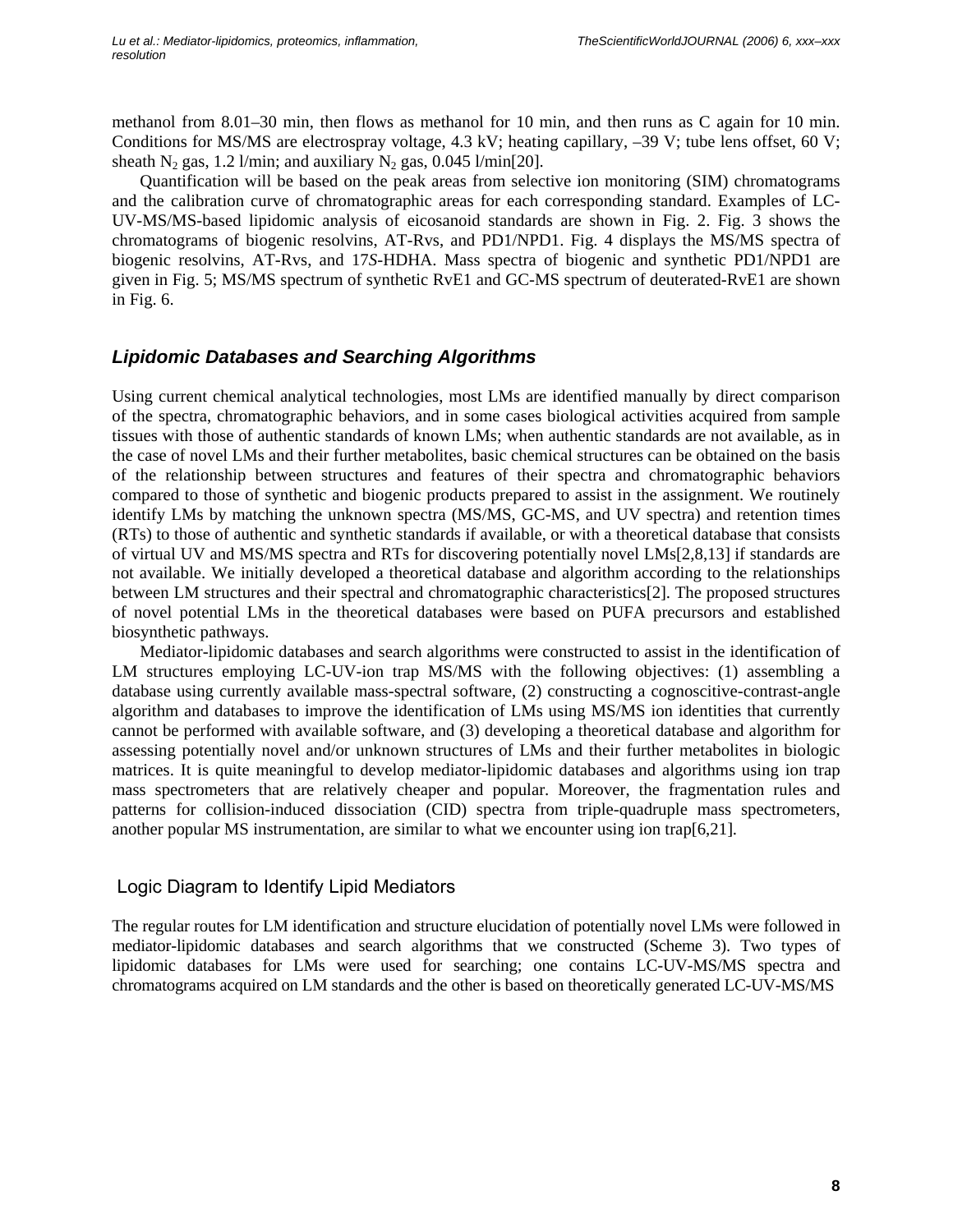

**FIGURE 2.** LC-UV-MS/MS-based lipidomics for eicosanoids biosynthesized via LOX and COX pathways. Analysis was conducted using LC-UV-MS/MS. (A) SIM chromatograms showing triHETEs (m/z 351) and PGE2, diHETEs (m/z 335), and HETEs (m/z 319). (B) The 3-dimensional display of LC-UV spectra and chromatograms showing maximal absorbance at 300 nm for LXA4 and LXB4, at 270 nm for 20-hydroxy-LTB4 and LTB4, and at 240 nm for 5,15-diHETE. (C) MS/MS spectrum (m/z 351) for LXA4. (D) MS/MS spectrum  $(m/z 335)$  for LTB<sub>4</sub>. (E) MS/MS spectrum  $(m/z 351)$  for PGE<sub>2</sub>.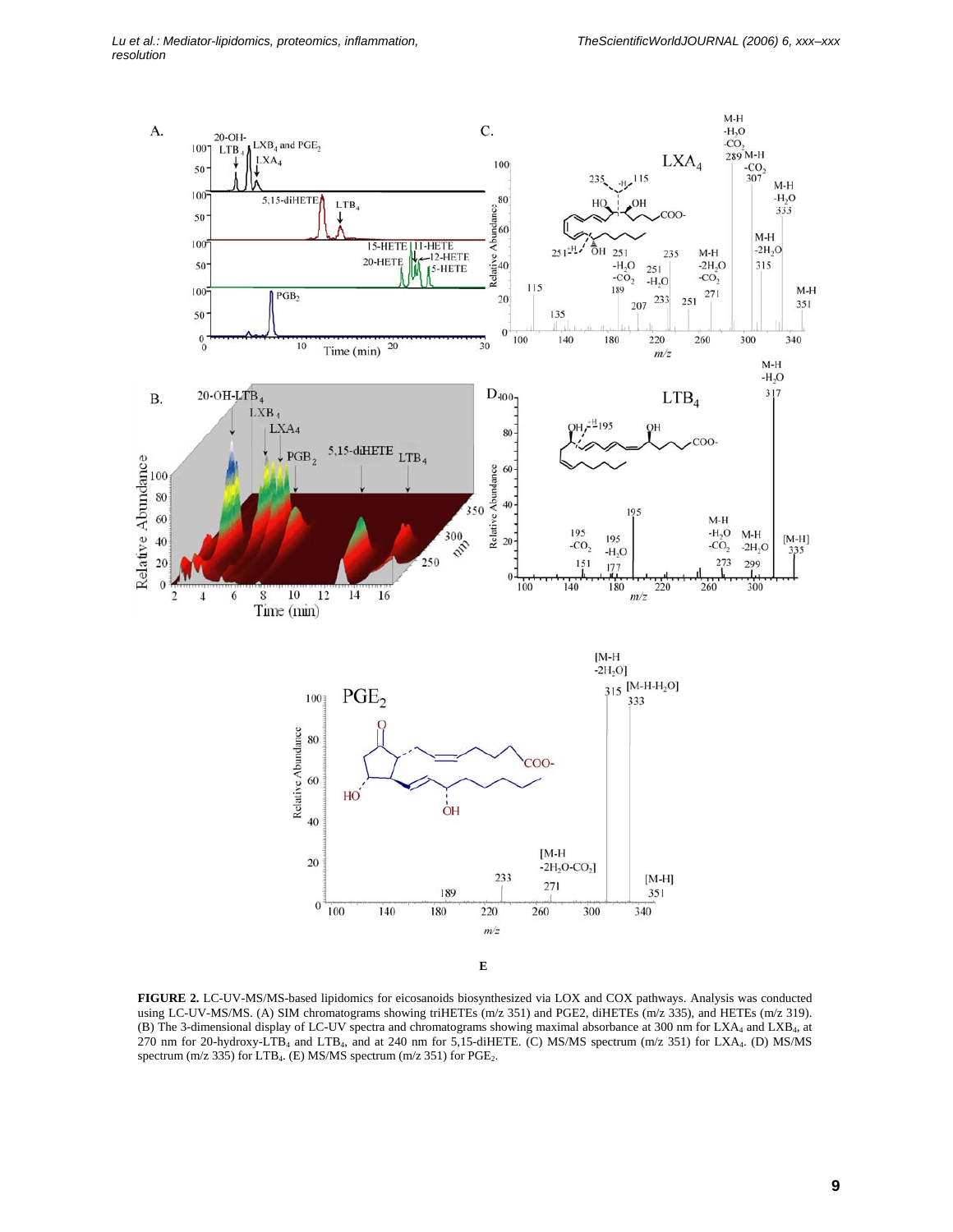

**FIGURE 3.** Chromatograms of biogenic resolvins, AT-Rv, and protectin D1. (A and B) AT inflammatory exudates produce 17*R*-containing AT-Rvs. Exudates were obtained and analyzed by procedures essentially identical to those described in Murphy et al.[6]. Selective ion chromatograms were at m/z 375 (top), 359 (middle), and 343 (bottom). The UV chromatogram was plotted at 300 nm to mark tetraenecontaining chromatophores. (C) Selected ion chromatogram (m/z = 359) shows 17*S* series resolvins and protectins produced in human neutrophils (30–50 × 10<sup>6</sup> cells/incubation), which were exposed to zymosan A and 17*S*-H(p)DHA, and products were analyzed using LC-UV-MS/MS  $(n = 5)[13]$ .

spectra and chromatograms. The searches were conducted stepwise against either standards or the theoretical databases to increase the search speed. The search of MS/MS spectra was carried out only against the MS/MS subdatabase with the molecular ion of interest (i.e., M-1) and matched UV spectra (e.g., conjugated diene, triene, or tetraene chromophores). Subsequently, the matching of RTs was performed. If the UV spectral pattern was unclear, the MS/MS and RT were still searched to avoid potential errors in assignment. A standard LM or theoretical fragmentation/ion fragmentation pattern that fulfilled the above match criteria was then assigned to the unknown set. If the match was a "hit" only with UV and MS/MS spectra, but not with RT, the LM in the sample was likely to be a geometric isomer of a known LM.

## Databases Constructed with MassFrontier™ Software

A mediator-lipidomic database composed of LC-UV-MS/MS spectra and chromatograms acquired from authentic LMs was constructed with GC-MS spectral software MassFrontierTM (ThermoFinnigan). The search algorithm for MassFrontier<sup>TM</sup> is dot-product, developed by Stein et al.[22,23,24]. The UV  $\lambda_{\text{max}}$  of authentic LMs were written into the subdatabase names and the RTs were written into the LM names so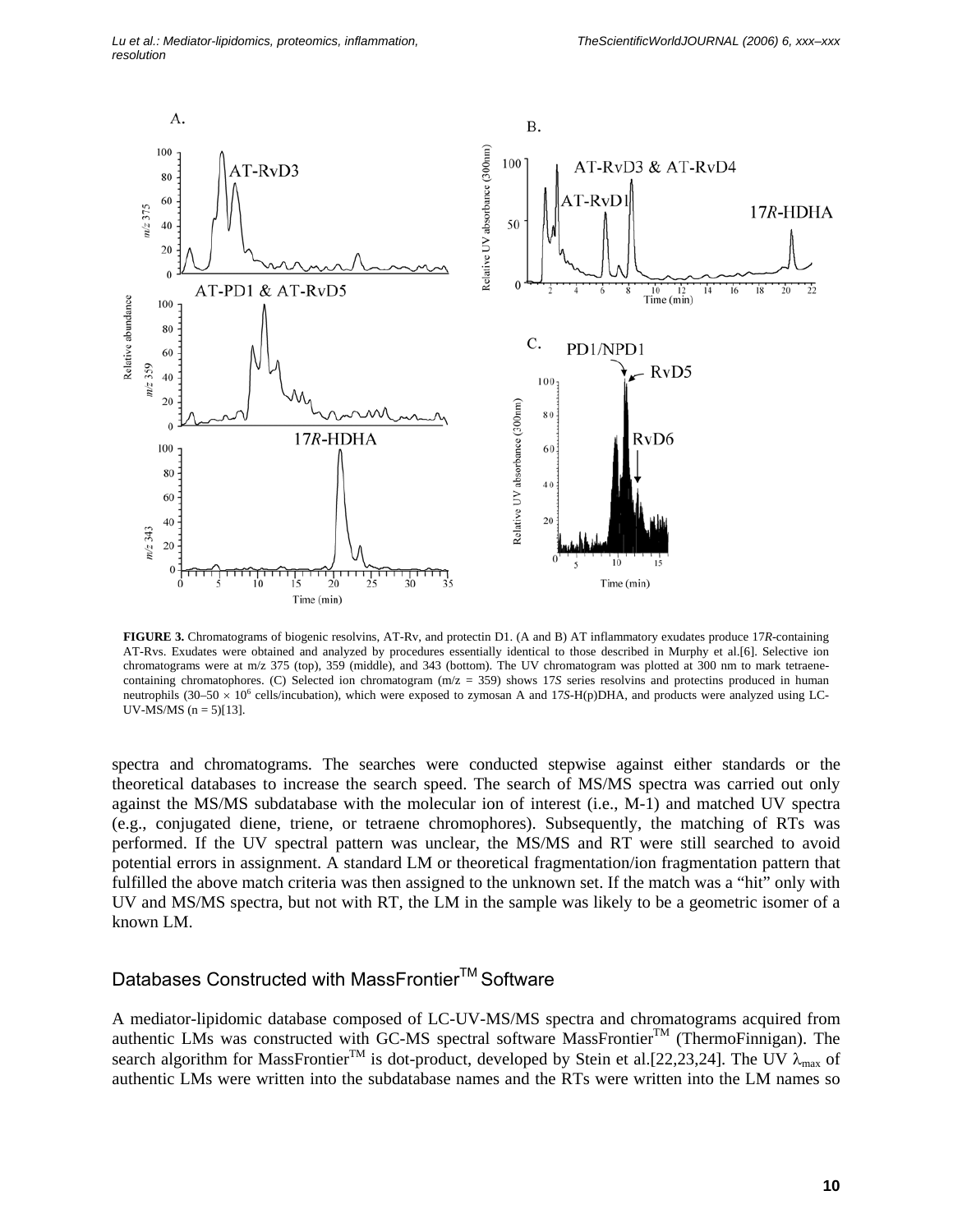that MassFrontier<sup>TM</sup> could handle the acquired UV spectral results and RTs for the identification of the unknown LMs following the logic diagram in Scheme 3.



**FIGURE 4.** MS/MS spectra of biogenic resolvins, AT-Rv, and 17*S*-HDHA. (A) AT-RvD1 (7*S*, 8,17*R*-triHDHA) was generated in AT inflammatory exudates[3]. (B) RvD5 was generated in trout brain cells[38]. (C) RvD6 was produced by human PMN; (inset) UV spectrum[13]. (D) 17*S*-DHA was generated in trout brain[38].

#### COCAD: Cognoscitive-Contrast-Angle Algorithm and Databases

The system with **c**ognoscitive-**c**ontrast-angle **a**lgorithm and **d**atabases (COCAD) that we developed can be used to elucidate the fragmentation of LMs in mass spectrometry and to match unknown MS/MS spectra to those of synthetic and/or authentic standards[2]. In this process of matching, the intensity of each peak is treated differently based on the ion identity. MS/MS ions are clustered into three types: "peripheral-cut" ions, formed by neutral loss of water,  $CO<sub>2</sub>$ , amino acid, or amines derived from functional groups linking to LM carbon-chain as hydroxy, hydroperoxy, carbonyl, epoxy, carboxy, amino acid group, or amino group; "chain-cut" ions, formed by cleavage of a carbon-carbon bond along the LM carbon-chain; and "chain-plus-peripheral-cut" ions, formed by combination of chain-cut and peripheralcut. Molecular ions formed during electrospray(ESI) can be converted easily to peripheral-cut ions in the MS/MS process. Similarly, chain-cut ions can also be converted readily to chain-plus-peripheral-cut ions (Scheme 4).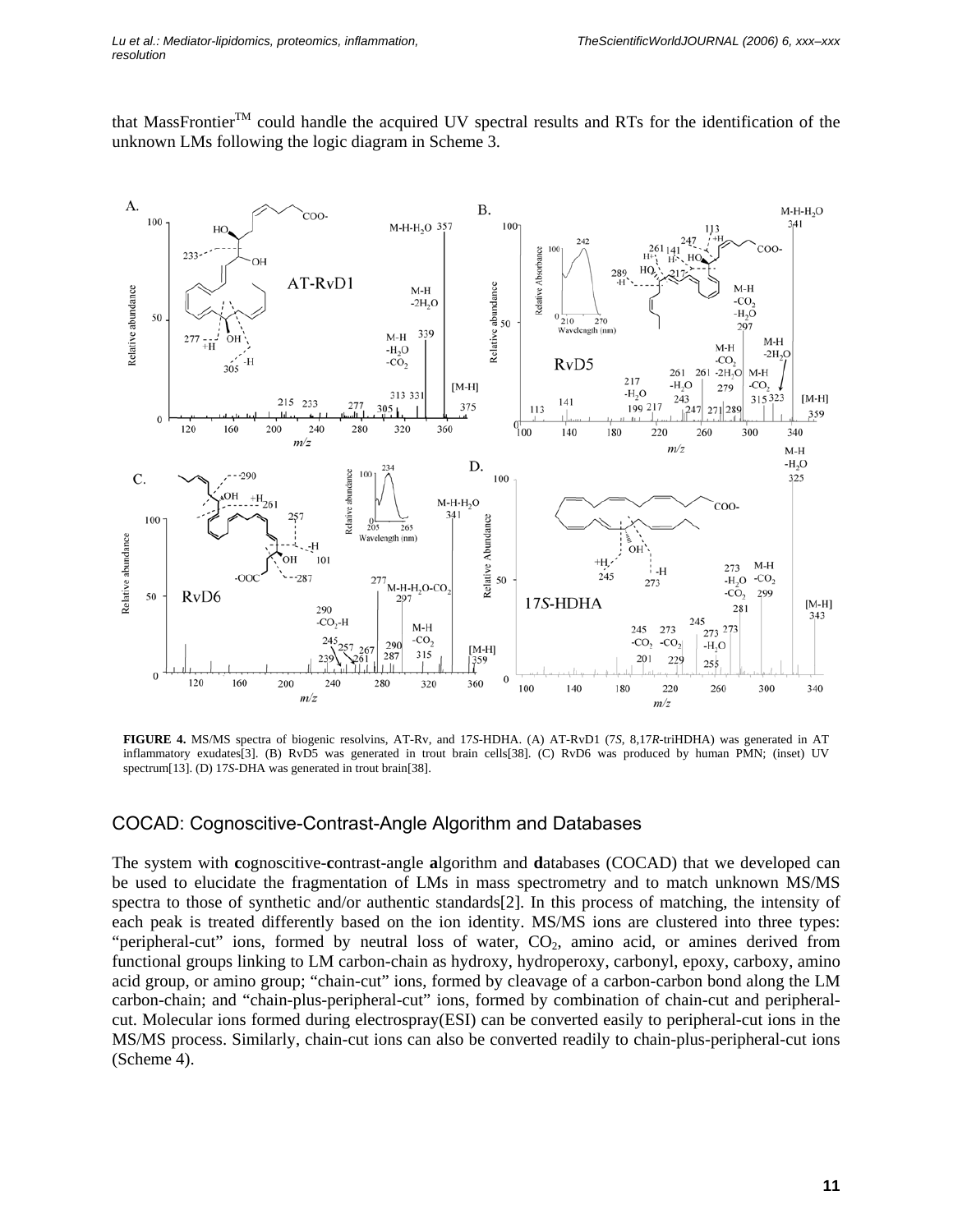

**FIGURE 5.** Mass spectra of biogenic and synthetic PD1/NPD1. (A) MS/MS spectrum of PD1/NPD1 generated in trout brain cells[38]. (B) MS/MS spectrum of synthetic PD1 with inset showing that PD1 treatment during the course of acute inflammation halts PMN infiltration ( $p < 0.05$ ) induced by zymosan[39].



**FIGURE 6.** MS/MS spectrum of synthetic RvE1 and GC-MS spectrum of deuterated-RvE1. (A) MS/MS spectrum of synthetic RvE1. (B) GC-MS spectrum of the deuterated-RvE1 with methylation and silylation.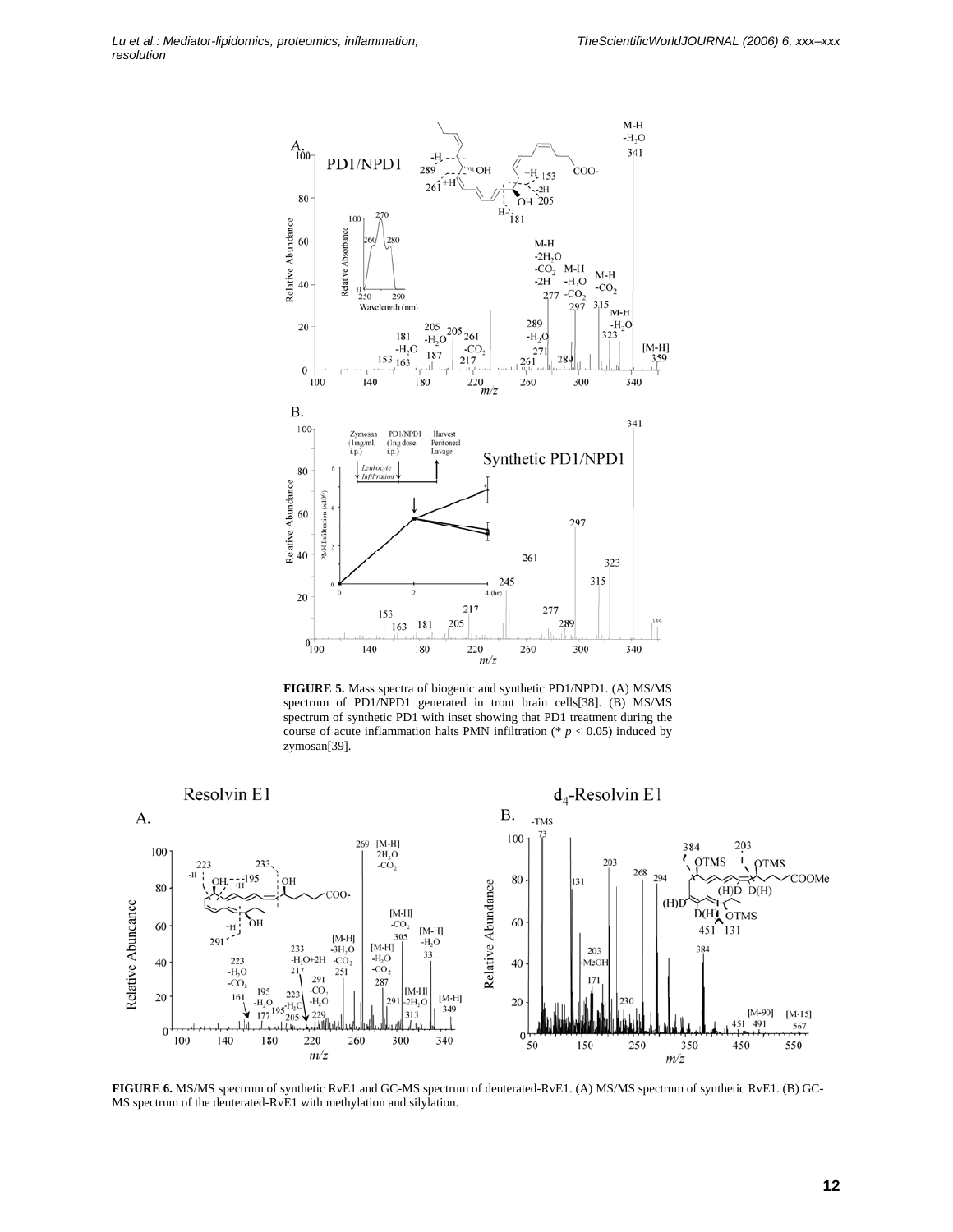

**SCHEME 3.** Logic diagram for developing LC-UV-MS/MS-based mediator databases and search algorithms for lipidomic analyses of PUFA-derived LMs[2].

Typical chain-cut ions for LMs in MS/MS are formed by α-cleavage of the carbon-carbon bonds connecting to the carbon with a functional group directly attached [4,6,8,13,25]. LMs readily undergo  $\alpha$ cleavage[6]. We proposed the nomenclatures illustrated in the  $LXA<sub>4</sub>$  structure presented in Scheme 4 to systematically name the segments formed via chain-cut and chain-plus-peripheral-cut without concern for hydrogen-shift occurring during mass spectrometric analysis of PUFA-derived products. All the possible chain-cut, peripheral-cut, and chain-plus-peripheral-cut segments for LXA<sub>4</sub> are indicated; the details for nomenclatures can be found in Lu et al.[2].

A MS/MS ion detected from LM samples in negative-ion mode generally is formed from a specific segment with the addition or subtraction of hydrogen(s) caused by hydrogen-shift during the cleavage[2]. The charge (z) of the LM negative ion is usually equal to one; therefore, the mass-to-charge ratio (*m/z*) of a LM ion is usually equal to its mass (m). Previous reports[4,6] and our published results[2,3,17,20] demonstrated that the MS/MS fragmentation observes the empirical rules on the addition or subtraction of hydrogen(s) for the chain-cut segments to form the chain-cut MS/MS ions[see reference 2 and scheme 4 for example].

- For the segment Cc, the detected MS/MS ions are Cc,  $Ce + H$ .
- For the segment Cm, the detected MS/MS ions are Cm, Cm  $\pm$  H, and Cm  $\pm$  2H.
- For the segment Mc, the detected MS/MS ions are Mc and Mc − H.
- For the segment Mm, the detected MS/MS ions are Mm, Mm  $\pm$  H, and Mm  $\pm$  2H.

These represent the general rules applied to each compound and were used to identify the segments for instrument-detected MS/MS ions. The interpreted ions, such as M - H - H<sub>2</sub>O, Cc, Cc + H, or Mc – H, identified as the MS/MS ions detected in the mass spectrometer, are called virtual ions. One detected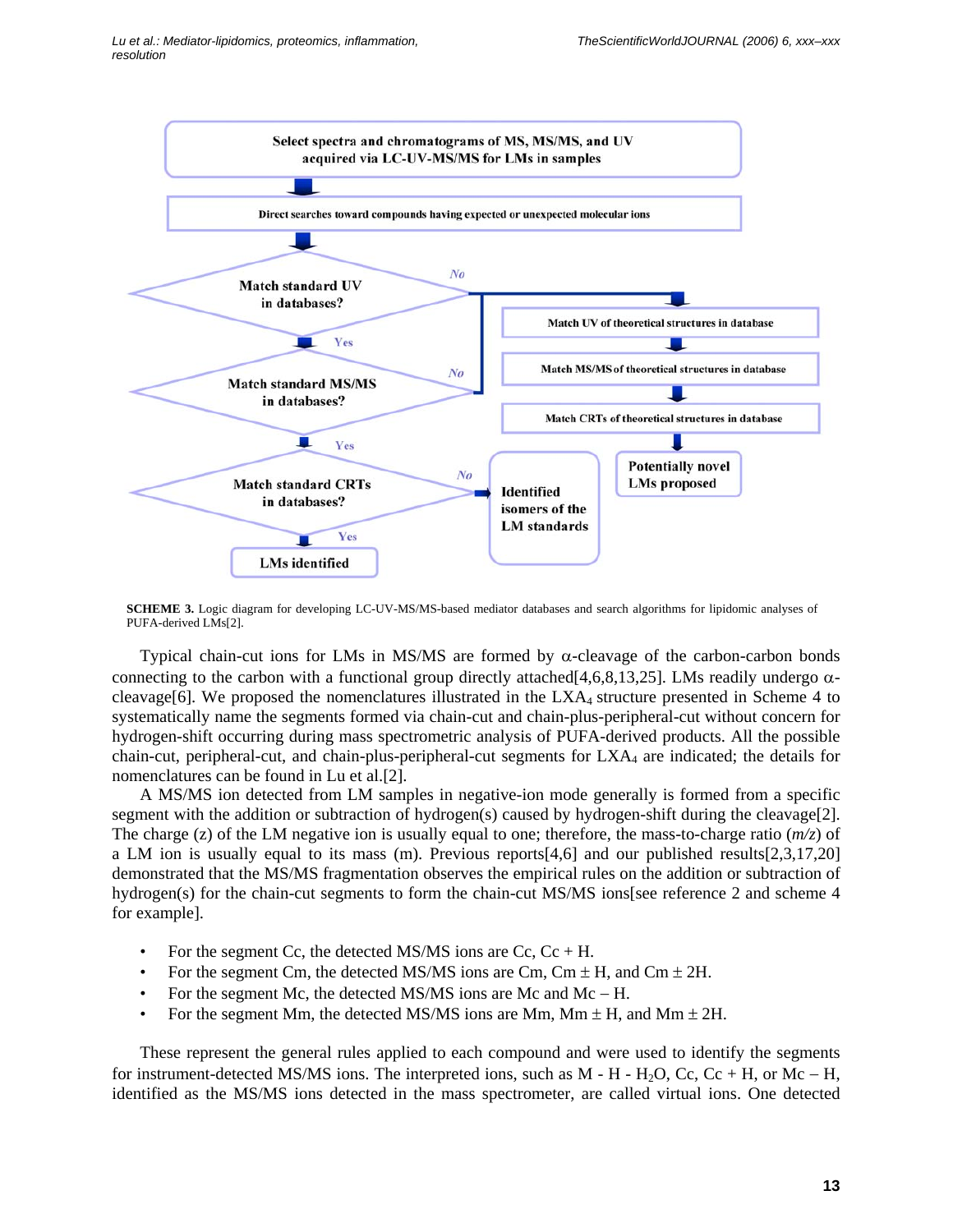MS/MS ion can be interpreted as one or several virtual ions. Through loss of  $H_2O$ ,  $CO_2$ ,  $NH_3$ , and/or amino acids, the chain-cut ions can form chain-plus-peripheral-cut ions. For the chain-cut and chain-plusperipheral-cut ions in the present report, we focused on those formed by  $\alpha$ -cleavages. Those detected MS/MS ions uninterpretable via the empirical rules mentioned above and neutral loss are taken as unidentified ions.



**SCHEME 4.** LC-UV-MS/MS database layout: example for naming LM segments[2]. In this case, example shown is lipoxin A4, formed via chain-cut, peripheral-cut, and chain-plus-peripheral-cut for interpretation of MS/MS fragmentation.

#### *Modification of MS/MS Ion Intensities According to Identities*

Chain-cut ions are most informative and could be diagnostic for determining specific LM structures such as the position of functional groups and double bonds. Peripheral-cut ions in MS/MS spectra are similar among LM isomers and, therefore, were not specific enough for differentiation of individual LM isomers[2].

According to empirical fragmentation rules mentioned above, the  $n<sup>th</sup>$  MS/MS peak can be identified as one or several chain-cut (*C)* ions, peripheral-cut (*P*) ions, and/or chain-plus-peripheral-cut (*CP*) ions. The weighted intensity  ${}^{y}I_{n}$  of each identified ion is as follows:

$$
{}^{y}I_{n} = I_{n}^{\prime} \div ({}^{C}_{n} M + {}^{CP}_{n} M + {}^{P}_{n} M \times \rho) \times {}^{y}W...(a)
$$

where:

*y* is the MS/MS ion type identified as *C*, *P*, or *CP*;

 $I_n$  is the relative **i**ntensity of the  $n^{th}$  peak in the MS/MS spectrum;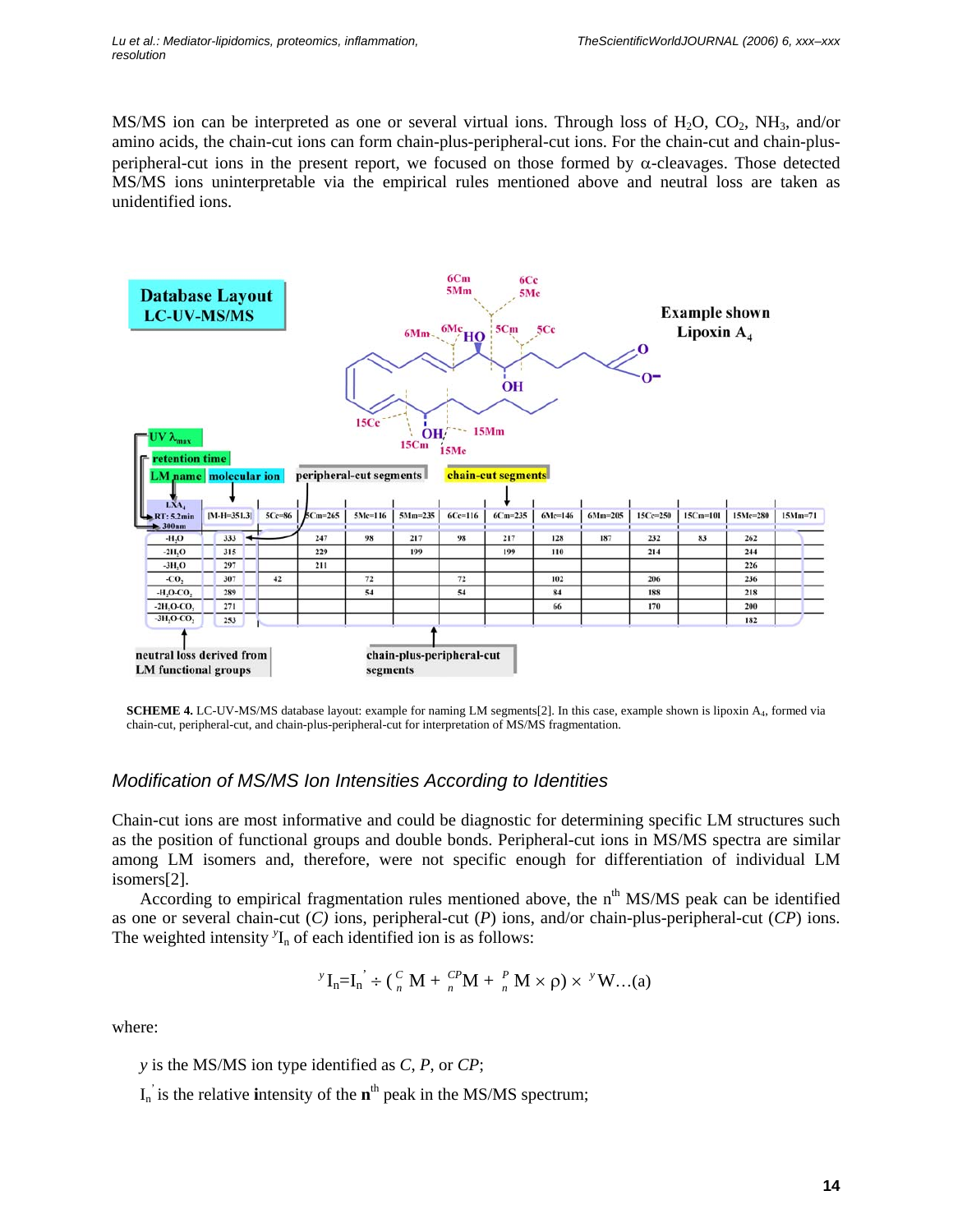$\mathbf{r}_n^c$  M is the number of **c**hain-cut ions identified for the **n**<sup>th</sup> MS/MS peak;

 $c_p^{cp}$  M is the number of **c**hain-plus-**p**eripheral-cut ions identified for the **n**<sup>th</sup> MS/MS peak;

 $_p^p$  M is the number of **p**eripheral-cut ions identified for the **n**<sup>th</sup> MS/MS peak; and

*y* W is the **w**eight measuring the importance of the identified ion to determine the LM structure.

It is 10 as <sup>*C*</sup>W and 1 as<sup>*CP*</sup>W or <sup>*P*</sup>W (for peripheral-cut ions). The fingerprint features of chain-cut ions are used to define LM structure by multiplying their intensities by 10, which was determined to be the best among values 2, 10, 20, and 100 tested. Weighted MS/MS ion intensities are used for COCAD and the theoretical system.  $\rho$  represents the contribution of peripheral-cut ions to  $I_n$ <sup>'</sup> ( $\rho = 3$  for peripheral-cut ions formed via loss of one  $CO_2$  from each molecular ion,  $\rho = 10$  for peripheral-cut ions formed via loss of one H<sub>2</sub>O from each molecular ion, and  $\rho = 1$  for other peripheral-cut ions formed via multiple loss of CO<sub>2</sub> and/or H<sub>2</sub>O from each molecular ion). The assignment of  $\rho$  values is arbitrary and based on the observation of relative intensities of peripheral-cut ions in MS/MS spectra of LMs.

#### *COCAD Contrast Angle*

COCAD used a contrast-angle algorithm to match an MS/MS spectrum between sample and standards. For this approach, the contrast angle is calculated as follows:

$$
C_{\nu} = \sum_{n=1}^{N} (C_{n}^{C} B_{\nu} \times C_{I_{n}}) \qquad ...(b)
$$
  
\n
$$
CP_{\nu} = \sum_{n=1}^{N} (C_{n}^{C} B_{\nu} \times C_{I_{n}}) \qquad ...(c)
$$
  
\n
$$
P_{\nu} = \sum_{n=1}^{N} (C_{n}^{P} B_{\nu} \times C_{I_{n}}) \qquad ...(d)
$$
  
\n
$$
D_{C} (D_{CP,} \text{ or } D_{P}) = \frac{\sum_{\nu=1}^{V} U_{\nu} S_{\nu}}{\sqrt{\sum_{\nu=1}^{V} U_{\nu} \sum_{\nu=1}^{2} S_{\nu}} \qquad ...(e)
$$

 $U_{\nu}$  is equal to  $C_{\nu}$ ,  $CP_{\nu}$ , or  $P_{\nu}$  for unknown spectrum to be identified;

 $S_v$  is equal to  $C_v$ ,  $CP_v$ , or  $P_v$  for standard spectrum.

$$
COCAD \text{ contrast angle} = Cos^{-1} (10 \times D_C + D_P + D_{CP}) \div (11 + \omega_{CP})
$$
...(f)

where:

 $v$  is the  $v<sup>th</sup>$  virtual ion: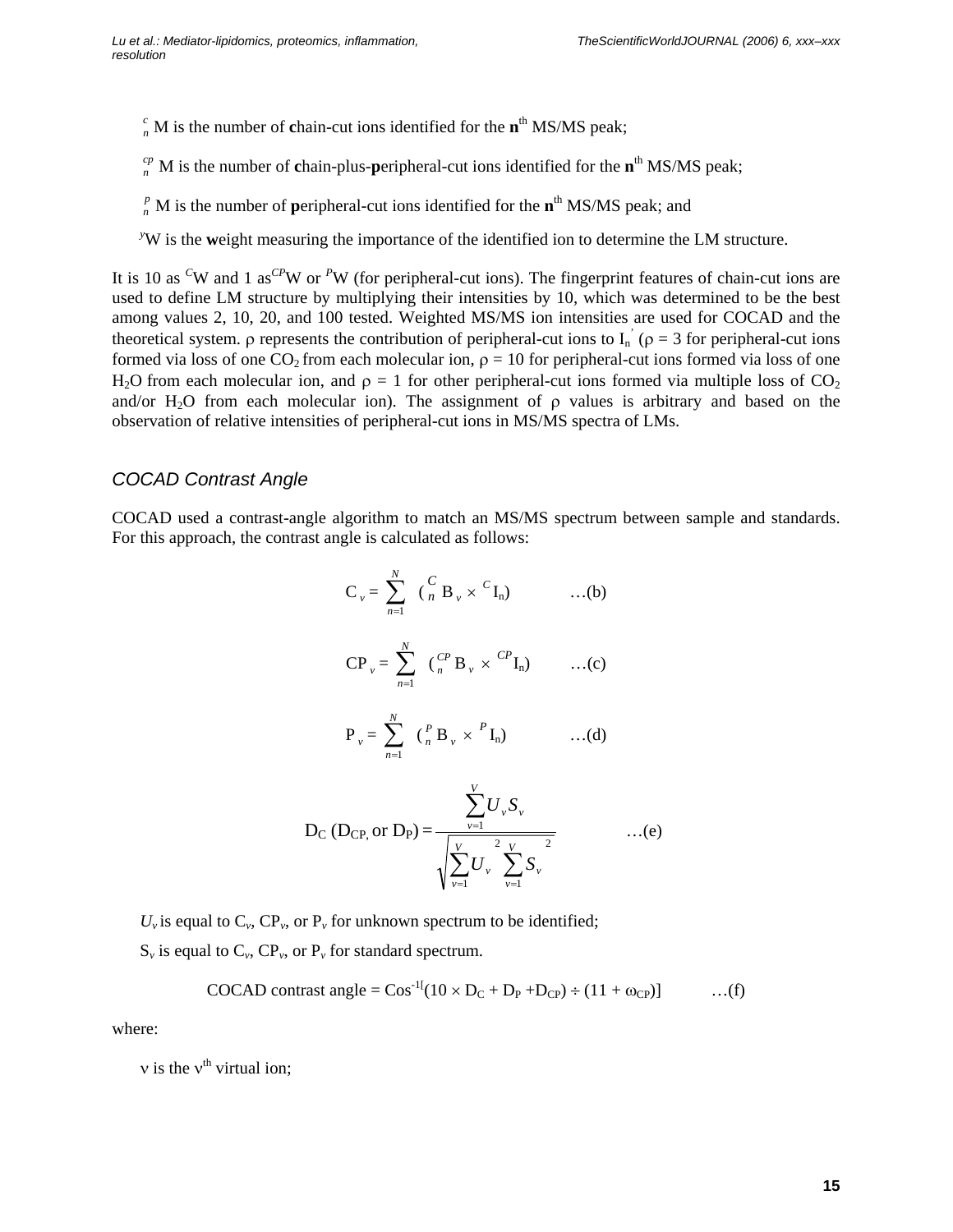*V* is the total number for one type of virtual ion formed via chain-cut, chain-plus-peripheral-cut, or peripheral-cut for a specific LM;

- $\frac{C}{n}$  B<sub>*v*</sub> is equal to 1 if the n<sup>th</sup> MS/MS peak can be identified as the v<sup>th</sup> virtual ion formed via chain-cut, or equal to zero if not;
- $^{CP}_{n}$  B<sub>*v*</sub> or  $^{P}_{n}$  B<sub>*v*</sub> has a similar meaning but for ions formed via chain-plus-peripheral-cut or peripheralcut;
- N is the total number of peaks in the MS/MS spectrum;
- $D<sub>C</sub>$  is the dot product between the virtual vectors of  $U$  (unknown sample) and

*S* (standard) formed via chain-cut;

 $D_{CP}$  or  $D_P$  is the dot product for chain-plus-peripheral-cut or peripheral-cut ions, respectively.

 $D_{C}$ ,  $D_{CP}$ , or  $D_{P}$  in (e) represents the similarity of ions formed via chain-cut, chain-plus-peripheral-cut, or peripheral-cut, between an unknown spectrum and a standard spectrum. None of them is greater than 1. The  $v<sup>th</sup>$  virtual ion is not used for the calculation of the corresponding  $D_C$ ,  $D_{CP}$  or  $D_P$  if either  $U_v$  or  $S_v$  is zero. If every  $C_v$ ,  $CP_v$ , or  $P_v$  within the vectors is zero, then  $D_c$ ,  $D_{CP}$  or  $D_p$  is assigned the value zero, respectively.

The COCAD contrast angle in formula (f) represents how well the spectrum of the sample matches the standard: if it is  $0^{\circ}$ , the two spectra match exactly; if it is  $90^{\circ}$ , the two spectra do not match at all; the smaller the contrast angle between  $0^{\circ}$  and  $90^{\circ}$ , the better the match $[24,26]$ . The value is integrated and normalized from dot products  $D_C$ ,  $D_{CP}$ , and  $D_P$  (f). The numeric coefficient 10 in (f) was found to be the best value (2, 20, and 100 were also tested) that emphasizes the fingerprinting feature of chain-cut ions because chain-cut ions are more important for determining the LM structure than are other types of ions. To normalize[ $(10 \times D_C + D_{CP} + D_P) \div (11 + \omega_{CP})$ ] in (f) to be no more than 1, 11 was used in the denominator of (f), and  $\omega_{CP}$  is equal to 1 if at least one MS/MS ion is identified as a chain-plusperipheral-cut virtual ion or equal to zero if no such ion is identified. No chain-plus-peripheral-cut ion is identified in a few LM standard spectra. Therefore,  $\omega_{CP}$  is introduced in equation (f) to normalize the COCAD contrast angle to zero when matching these types of spectra against themselves. Unidentified ions were excluded for matching in equations (b) to (f).

According to the empirical fragmentation rules, for mono-hydroxy-containing LMs, the  $v<sup>th</sup>$  chain-cut ion can be Cc, Cc+1, Cm-2, Cm-1, Cm, Cm+1, Cm+2, Mc-1, Mc, Mm-2, Mm-1, Mm, Mm+1, or Mm+2. The  $v<sup>th</sup>$  chain-plus-peripheral-cut ion is Cc-CO<sub>2</sub>, Cc-CO<sub>2</sub>+1, Cm-H<sub>2</sub>O-2, Cm-H<sub>2</sub>O-1, Cm-H<sub>2</sub>O, Cm- $H_2O+1$ , Cm-H<sub>2</sub>O+2, Mc-H<sub>2</sub>O-1, Mc-H<sub>2</sub>O, Mc-CO<sub>2</sub>-1, Mc-CO<sub>2</sub>, Mc-H<sub>2</sub>O-CO<sub>2</sub>-1, or Mc-H<sub>2</sub>O-CO<sub>2</sub>. The  $v<sup>th</sup>$ peripheral-cut ion is M-H-CO<sub>2</sub>, M-H-H<sub>2</sub>O, or M-H-H<sub>2</sub>O-CO<sub>2</sub>. For LMs having multiple functional groups, *V* is accordingly greater.

### Theoretical Database and Search Algorithm for the Identification of Novel Lipid **Mediators**

Theoretical databases consist of the segments (Scheme 4), the UV  $\lambda_{\text{max}}$ , and RTs predicted for potentially novel LMs. Searching against a theoretical database is also performed stepwise as described in Scheme 3, from UV  $\lambda_{\text{max}}$ , to MS/MS spectra, and then to RTs.

Equation (g) is the matching score for an MS/MS spectrum of an unknown product compared with a virtual spectrum based on the segments and empirical fragmentation rules noted above.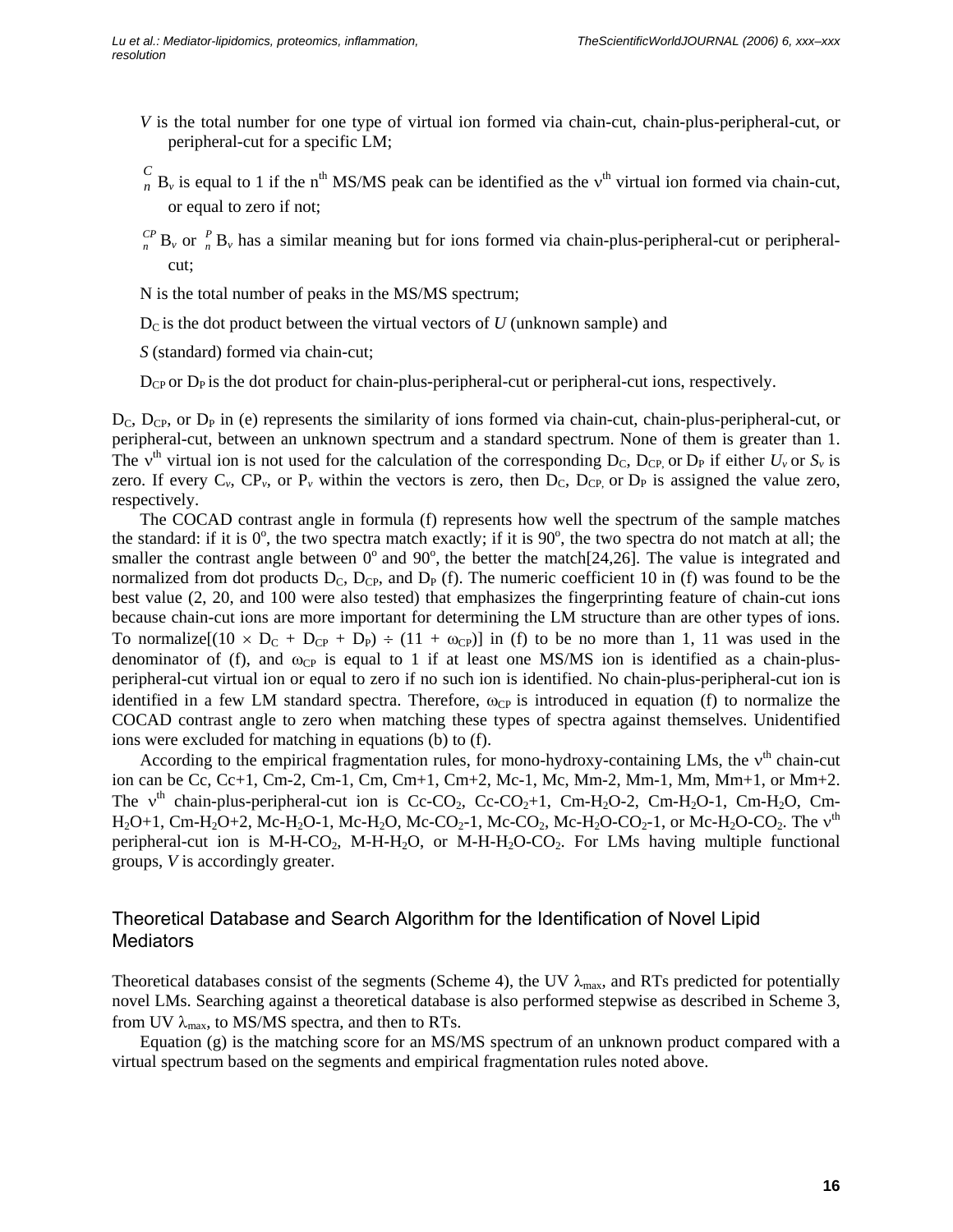*Lu et al.: Mediator-lipidomics, proteomics, inflammation, resolution*

Matching score = \n
$$
\{ \sum_{f=1}^{F} \left[ \sum_{n=1}^{N} \left( \frac{C I_{n} \times \frac{C}{f} M_{n}}{2} \right) \times \left( \frac{f T_{C} \div f A_{C}}{2} \right)^{0.5} \right]\n+ \sum_{f=1}^{F} \left[ \sum_{n=1}^{N} \left( \frac{C P_{n} \times \frac{C P}{f} M_{n}}{2} \right) \times \left( \frac{f T_{C P} \div f A_{C P}}{2} \right)^{0.5} \right]\n+ \sum_{n=1}^{N} \left[ \frac{P_{n} \times \frac{P}{f} M_{n}}{2} \times \left( \frac{F_{n} \div \frac{P}{f} M_{n}}{2} \right)^{0.5} \right]\n+ \sum_{n=1}^{N} \left( \frac{C I_{n} \div \frac{C P_{n}}{f}}{2} \right] \times \left[ \frac{P_{n} \times \frac{C P_{n}}{f}}{2} \right] \tag{g}
$$

The matching score in (g) summates the weighted intensities of all the identified MS/MS peaks in the spectrum acquired from the sample. The numerator of the formula is composed of three parts:

$$
\sum_{f=1}^{F} \left[ \sum_{n=1}^{N} \left( {}^{C}\mathbf{I}_{n} \times {}^{C}_{f} \mathbf{M}_{n} \right) \times \left( {}^{f} \mathbf{T}_{C} \div {}^{f} \mathbf{A}_{C} \right) {}^{0.5} \right]
$$

summating the weighted intensities of MS/MS peaks identified as chain-cut ions;

$$
\sum_{f=1}^{F} \left[ \sum_{n=1}^{N} \left( {^{CP}} \mathbf{I}_{n} \times {^{CP}}_{f} \mathbf{M}_{n} \right) \times \left( {^{f} \mathbf{T}_{\text{CP}} \div {^{f} \mathbf{A}_{\text{CP}}} } \right)^{0.5} \right]
$$

summating the weighted intensities of MS/MS peaks identified as the chain-plus-peripheral-cut ions; and

$$
\sum_{n=1}^{N} [P_{I_n} \times P M_n \times (T_P \div A_P)^{0.5}]
$$

summating the weighted intensities of MS/MS peaks identified as the peripheral-cut ions.  $\frac{c}{f} M_n$  is the total number of chain-cut ions via  $\alpha$ -cleavage formed from the f<sup>th</sup> functional group and matched to the n<sup>th</sup> MS/MS peak. F is the total number of functional groups in one LM. f is counted from the carboxyl terminus of LM. For example, f is 1 for 5-hydroxy, 2 for 6-hydroxy, and 3 for the 15*S*-hydroxy group present in  $LXA<sub>4</sub>$ . F for  $LXA<sub>4</sub>$  is 3 (Scheme 4).

$$
\sum_{n=1}^N (C_{\mathbf{I}_n} \times c_{f}^c \mathbf{M}_n)
$$

summates the weighted intensities of MS/MS peaks identified as chain-cut ions formed from the f<sup>th</sup> functional group via α-cleavage. The smallest MS/MS ion detectable in ion-trap MS/MS is generally ~  $m/z$  95 for LMs with a molecular ion of  $\sim$ 400 Da[27]. To compensate for the bias caused by the inability to detect an MS/MS ion of  $m/z$  less than 95, factors  $({}^fT_C \div {}^fA_C)^{0.5}$ ,  $({}^fT_{CP} \div {}^fA_{CP})^{0.5}$ , and  $(T_P \div A_P)^{0.5}$  are used in (g).  ${}^fT_c$  (or  ${}^fT_{CP}$ ) is the total number of chain-cut (or chain-plus-peripheral-cut) ions formed from the f<sup>th</sup> functional group via α-cleavage. T<sub>p</sub> is the total number of peripheral-cut ions formed from one LM. <sup>*f*</sup>A<sub>C</sub>  $({}^{f}A_{CP}$ , or  $A_{P}$ ) is the fraction of  ${}^{f}T_{C}$  ( ${}^{f}T_{CP}$ , or  $T_{P}$ ) representing the ions within the MS/MS detecting range (*m/z* from 95 to the *m/z* of molecular ion). 20-HETE is a typical example. The ions formed from the segment 20Cm and 20Cm–H<sub>2</sub>O of 20-HETE are  $m/z$  31 and 13 according to empirical fragmentation rules, which are too small to be detected in ion-trap MS/MS. Consequently, without the use of factors  $\sqrt[\ell]{T_C}$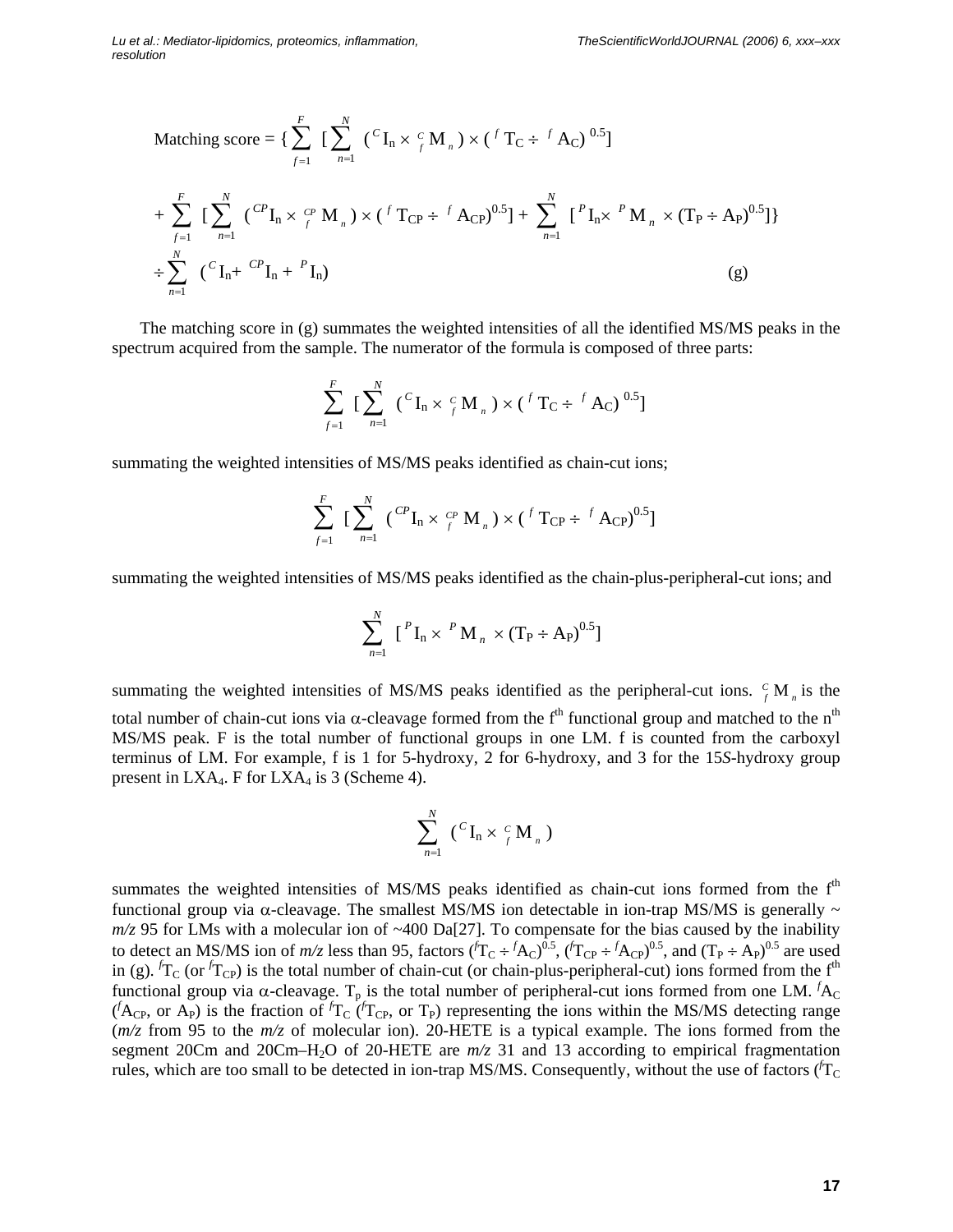$\div$ <sup>f</sup>A<sub>C</sub>)<sup>0.5</sup> and (<sup>*f*</sup>T<sub>CP</sub>  $\div$ <sup>f</sup>A<sub>CP</sub>)<sup>0.5</sup>, 20-HETE could have a lower matching score than other HETEs even though the MS/MS spectrum is that of 20-HETE.

$$
\sum_{n=1}^{N} (C_{I_n + C^P I_n + P I_n)
$$

is used in (g) for normalization to eliminate the impact on the matching scores of the total peak intensities in MS/MS spectra.

The databases and search algorithms were developed on the basis of LC-UV-ion trap MS/MS data of LMs. The ion intensity patterns of MS/MS spectra generated from an ESI-triple quadrupole mass spectrometer are quite similar to ESI-ion trap MS because the collision energy for both types of instruments is in the low energy region (a few to 100 eV, laboratory kinetic energy of ions)[6,21,28,29]. Therefore, the constants and algorithms reviewed here and in Lu et al.[2] may fit the CID spectra from triple-quadrupole MS/MS without much modification. For high-collision-energy (several  $10^2$  to  $\sim$   $10^3$  eV) CID spectra generated via sector or TOF/TOF analyzer, the relative intensity patterns are quite different in comparison with the low-energy ones, although many ions occurred for both energy situations[4,6,21,28,29]; for example, the peripheral-cut ions are less abundant than the chain-cut ions. For ion-trap and triple-quadrupole MS/MS, peripheral-cut ions are more abundant than chain-cut ions. Our constants and algorithms give chain-cut ions more weight than peripheral-cut ions because chain-cut ions are more important to define LM structures. Therefore, they may still fit high-collision-energy CID spectra. Nevertheless, the constants and algorithms should be thoroughly tested and modified accordingly to fit other instruments that may generate different fragmentation patterns and intensities of resulting ions.

The RTs used in this set of experiments were obtained using specified chromatographic conditions (for a column of 100-mm length and some for 150-mm length) and because several fundamental issues were our initial focus. Hence, these databases and algorithms were programmed so that the new LC-UV-MS/MS data including other chromatographic conditions can be easily entered and used in the databases.

A computer-based automated system equipped with these databases and searching algorithms was used successfully to identify 15*S*-HETE in murine spleen[2] (Fig. 7). The peak displayed at RT 20.4 min on the chromatogram (at  $m/z$  219 of MS/MS 319, left inset) had a UV  $\lambda_{\text{max}}$  235 nm. Therefore, the search on the theoretical system was narrowed down to the subdatabase with molecular ion  $m/z$  319, UV  $\lambda_{\text{max}}$ 235 nm, and RT 21 min. In this case, 15-HETE gave the highest matching score among all compounds in the subdatabase. The MS/MS peaks identified were annotated with the ion interpretation that also shows a fragmentation mechanism[2]. Segments of 15-HETE that matched the MS/MS peaks according to the empirical fragmentation rules are italicized[2]. MassFrontier<sup>TM</sup> was also used to identify the peak, which also identified it as 15-HETE[2].

#### **ELISA-Based Lipidomic Analysis and Physical Validation**

Specific ELISA for the AT LXA<sub>4</sub> (ATL or 15-epi-LXA<sub>4</sub>) with high selectivity (cross-reactivity to LXA<sub>4</sub> is less than 3%) and sensitivity (detection limit is 50 pg/ml) were developed[10,30]. Using this specific ELISA, we demonstrated that aspirin therapy triggers the production of anti-inflammatory ATL in healthy individuals in an 8-week, randomized and placebo-controlled clinical trial. ATL production in the test groups was inversely related to inhibition of platelet thromboxane, even when aspirin was given in low doses (81 mg of aspirin daily). Thus, utilizing this specific ELISA, we are able to monitor plasma ATL providing an easy tool and positive signal for assessing individual responses to aspirin therapy. All ELISAs will be validated for each series of LMs using LC-MS/MS as in Chiang et al.[10].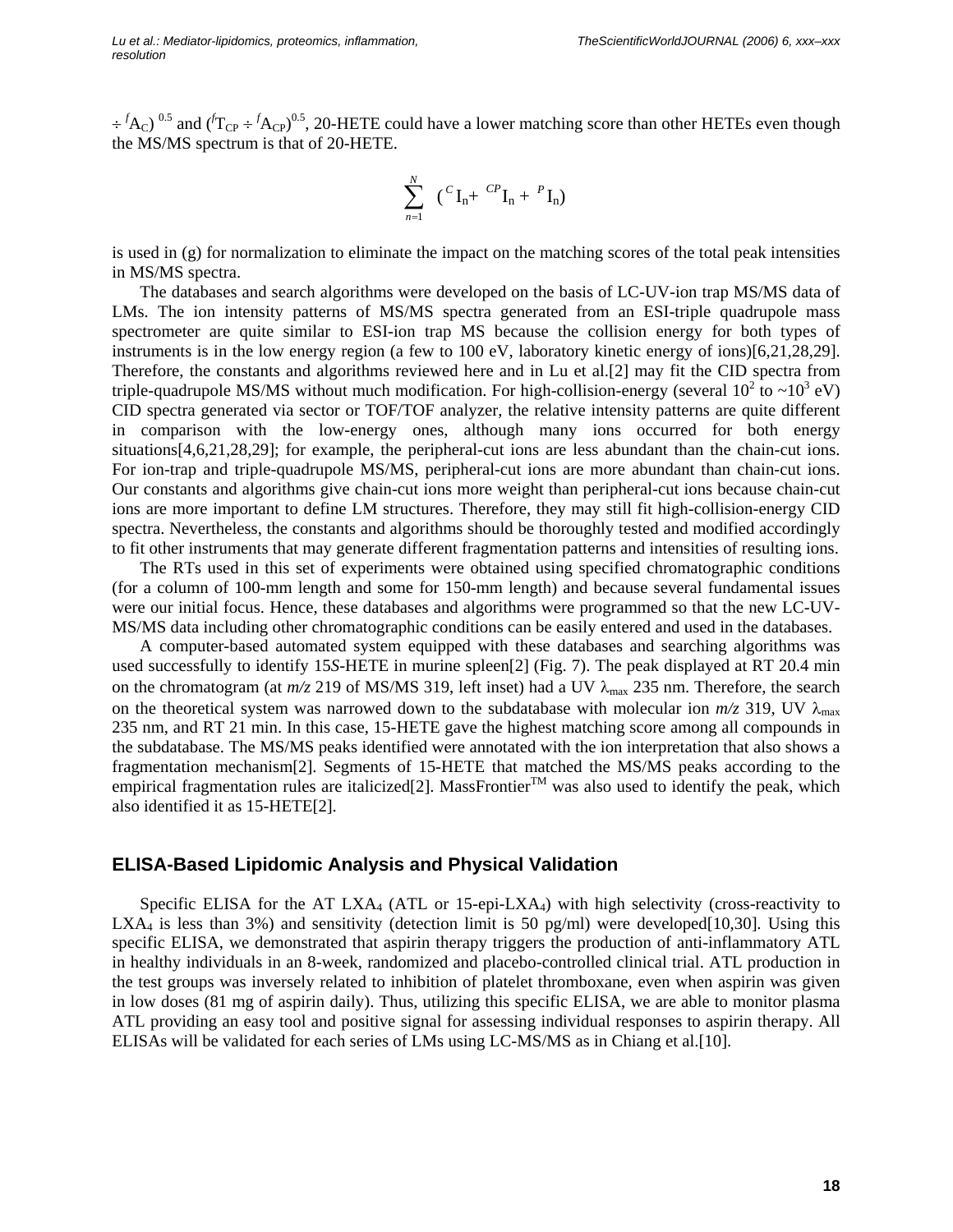

**FIGURE 7.** Using a computer-based automated system equipped with databases and newly devised searching algorithms developed in this lab indicated the presence of 15*S*-HETE in murine spleen[2]. (A) Identification and interpretation of anions in a MS/MS (at *m/z* 319) spectrum. The MS/MS scan conditions were: parent ion,  $m/z$  319; isolation width, 1.5; normalized collision energy, 42%; activation time, 30 ms; and scan of MS/MS ions, from  $m/z$  95–323. C, chain-cut ion; CP, chain-plus-peripheral-cut ion; and P, peripheral-cut ion. Insets are for identified 15*S*-HETE in the sample: *left*, chromatogram (at *m/z* 219 of MS/MS 319), which was the intensity temporal profile or selective ion chromatogram at *m/z* 219 in MS/MS spectrum of parent ion *m/z* 319 generated in ESI; *middle*, UV spectrum showing maximal absorption at 235 nm; *right*, the proposed MS/MS segments on 15*S*-HETE. The LC column was 100 mm long. (B) Report for the search via the Theoretical system shows 15-HETE has the highest matching score; report for the search via COCAD shows 15-HETE has the smallest contrast angle. (C) 15-HETE also had the highest matching score when the LC-UV-MS/MS data were searched against the database built with MassFrontier<sup>TM</sup>

### **PROTEOMIC ANALYSIS OF RESOLVING EXUDATES**

### **2D Gel Electrophoresis**

Soluble proteins from biomedical samples will be separated by isoelectric focusing and SDS-PAGE, according to[31,32]. Proteins are solubilized in a total volume of 185-μl rehydration buffer of the following composition: 7 *M* urea, 2 *M* thiourea, 4% CHAPS, 30 m*M* dithiothreitol (DTT), 0.2% v/v ampholytes (BioLyte pH 3-10, Bio-Rad, CA), 0.001% bromophenol blue. Isoelectric focusing strips with a linear immobilized pH gradient ranging from 3–10 (Bio-Rad) are rehydrated with sample-containing rehydration buffer for 30 min in the isoelectric focusing tray, overlaid with mineral oil, and further rehydrated actively at 50 V for 16 h in a Protean isoelectric focusing apparatus (Bio-Rad). Isoelectric focusing is subsequently performed by increasing the voltage linearly over 20 min to 250 V, followed by a linear increase over 2.5 h to 8,000 V and further focusing at 25,000 V-h at 8,000 V. The focused proteins are reduced by DTT for 10 min at room temperature in equilibration buffer 1, composed of 6 *M*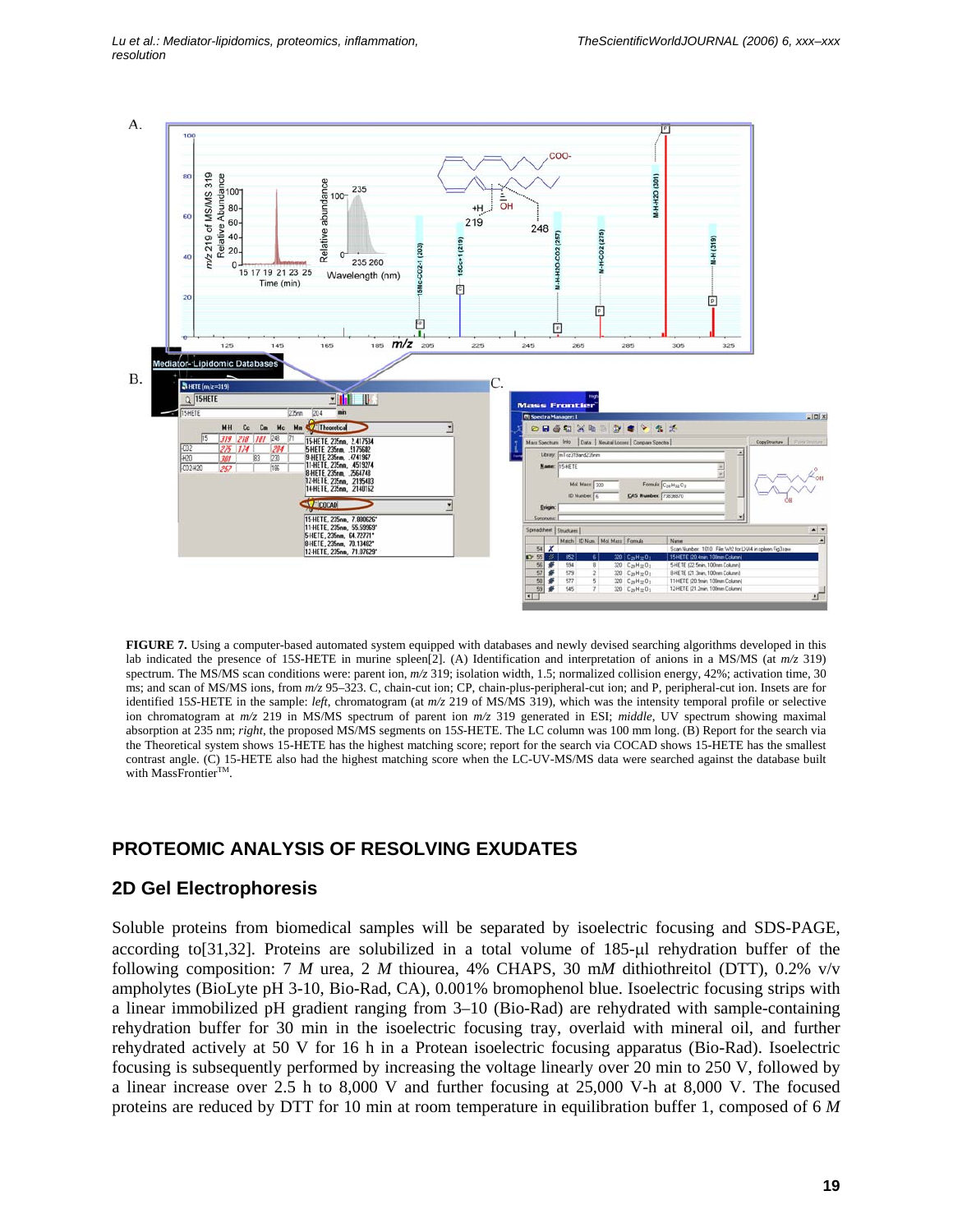urea, 2% SDS, 0.375 *M* Tris/HCl pH 8.8, 20% glycerol, and 130 m*M* DTT, followed by thioether formation by iodoacetamide for 10 min at room temperature in the dark in equilibration buffer 2 composed of 6 *M* urea, 2% SDS, 0.375 *M* Tris/HCl pH 8.8, 20% glycerol, and 135 m*M* iodoacetamide. The IPG strips are rinsed once in SDS-PAGE running buffer (25 m*M* Tris, 0.19 *M* glycine, 3.5 m*M* SDS), and mounted in agarose on top of 10.5–14% gradient SDS-polyacrylamide gels (Bio-Rad). Proteins are separated by size (range ~15–200 kDa) via electrophoresis with running buffer at 200 V for 60 min at 19<sup>°</sup>C in a Dodeca tank (Bio-Rad), which allows multiple gels to be run.

## **In-Gel Protein Digestion and Peptide Recovery**

The gels are fixed and stained with Sypro Ruby protein gel stain[33]. Protein gel spots of interest are excised and cut in  $\sim$ 1-mm<sup>3</sup> cubes with clean scalpels and placed in Eppendorf tubes. The protein is in-gel digested with trypsin, and peptides are recovered essentially as described by Rosenfeld et al.[34], with the following modifications: the gel pieces are washed twice for 45 min in 0.5 *M* Tris pH 9.2/acetonitrile 1:1 (v/v) at  $37^{\circ}$ C. They are shrunk in acetonitrile and dried for 10 min by vacuum centrifugation (SpeedVac, Savant, NY). They are swollen in 100 mM NH<sub>4</sub>HCO<sub>3</sub> for 30 min at room temperature. They are shrunk again in acetonitrile and dried. In-gel trypsin digestion is performed by the addition of 100 μl of 50 m*M*  $NH<sub>4</sub>HCO<sub>3</sub>$  containing 500 ng of modified sequencing-grade trypsin (Promega, WI). After 1 h, additional 50 mM NH<sub>4</sub>HCO<sub>3</sub> is added to just cover the gel pieces. The in-gel digestion proceeds overnight at 28<sup>o</sup>C. The fluid surrounding the gel pieces is transferred to a clean Eppendorf tube. The gel pieces are incubated for 1 h with 5% formic acid in 50% acetonitrile, and the extract is pooled with the first supernatant. The gel pieces are incubated another 15 min with 100% acetonitrile, which is transferred to the pooled peptide extracts. The combined extracts are dried by vacuum centrifugation (SpeedVac), and the tryptic digests are stored at  $-80^{\circ}$ C until further analysis.

### **LC-Nanospray-MS/MS Proteomic Analysis**

Tryptic peptide mass and charge will be determined by capillary LC/electrospray ionization ion-trap MS/MS[35,36]. Tryptic peptides are separated by capillary LC using a capillary column (LC Packings, ID 75 μm, length 15 cm, particle size 3 μm) at 100 nl/min delivered by an Agilent 1100LC pump (400 μl/min) and a flow splitter (LC Packings, Accurate, NY). Peptides are loaded via a Rheodyne port onto a 2-μg capacity peptide trap (CapTrap, Michrom, CA) in 2% acetonitrile, 0.1% formic acid, and 0.005% trifluoroacetic acid. A mobile-phase gradient is run using mobile phase A (2% acetonitrile and 0.1% formic acid in ultrapure water) and B (80% acetonitrile and 0.1% formic acid in ultrapure water) from 0– 10 min 0–20% B, 10–90 min 20–60% B. Water and acetonitrile are of mass spectral grade (Burdick & Jackson, MI). Peptide mass and charge are determined after low-flow electrospray ionization on a ThermoFinnigan Advantage ion-trap mass spectrometer. Electrospray ionization is performed with endcoated spray tips (silica-tip 5 cm, ID 360  $\mu$ m, tip ID 15  $\mu$ m, New Objective, MA) at a final flow rate of approximately 100 nl/min and a spray voltage of 1.8 kV. The mass spectrometer is tuned with angiotensin II in 30% B at 100 nl/min. Peptide parent ion mass is determined, and zoom scans and tandem MS/MS spectra of parent peptide ions above a signal threshold of  $2 \times 10^4$  are recorded with dynamic exclusion using Xcalibur v. 1.3 data acquisition software (ThermoFinnigan).

## **Peptide Mapping**

Protein identification of gel spots will be made by peptide mapping of tryptic peptide tandem mass spectra using Sequest. Sequest searches are performed within the BioWorks 3.1 software (ThermoFinnigan), using the NCBI nr.fasta protein database indexed for mouse proteins. Possible protein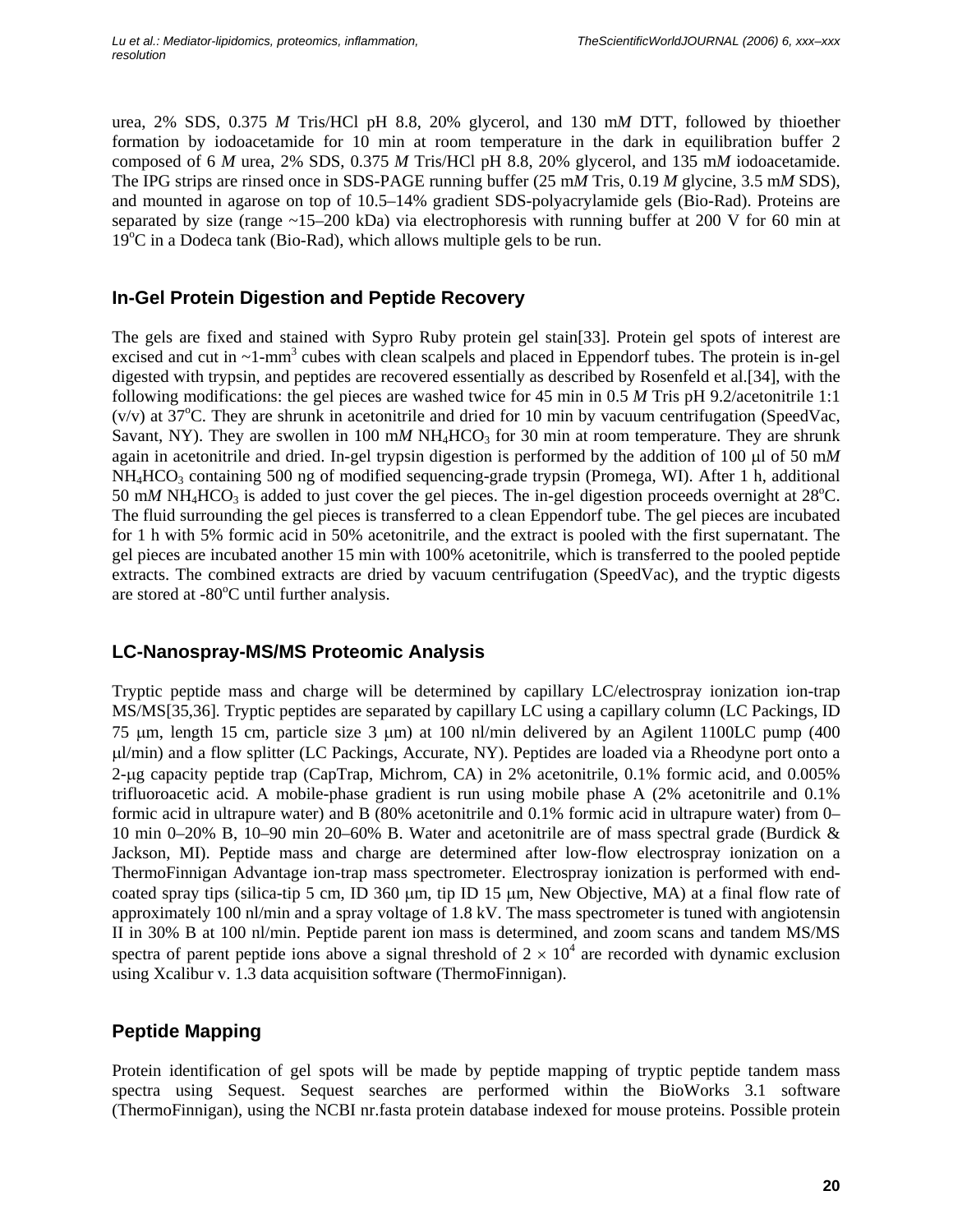modifications taken into consideration will include alkylation of cysteine with iodoacetamide and acrylamide and oxidation of methionine. A protein is considered positively identified if a minimum of two tryptic peptides of that protein are matched with a cross-correlation score above 2.0.

An example of determining the temporal changes of specific exudate proteins is shown in Fig. 8. We used a MS-based proteomic analysis with 2D gel electrophoresis and image analysis. Proteins were identified by peptide mapping of in-gel-digested proteins using capillary LC-nanospray ion trap MS/MS (nanospray-LC-MS/MS) and bioinformatics software. Fig. 8 shows a representative 2D gel of exudate proteins and the temporal profiles of several proteins with distinct kinetics during inflammation resolution. A list of proteins and their corresponding identified tryptic peptide fragments together with cross-correlation scores can be found in Bannenberg et al.[37], as well as the observed and theoretical (m.w.) and isoelectric point (pI) of the identified proteins. Serum proteins such as plasminogen, fibrinogen, and serum albumin were abundant in exudates 4 h after initiation of inflammation, indicating that protein exudation from blood made the largest contribution to the total exudate protein levels[37]. Haptoglobin (Fig. 8, B and C) displayed a delayed accumulation that is maximal at the onset of resolution interval(Ri). S100A9 rapidly accumulated in the exudate, achieving maximal levels during Ri, followed by a gradual decrease at 24 h. The exudate level of a C-terminal fragment of  $\alpha_1$ -macroglobulin (pregnancy zone protein), plasminogen, and fibrinogen displayed the same kinetics as the total exudate protein levels[37]. In contrast, apolipoprotein E was present in the uninflamed peritoneum; its levels decreased during the Ri and returned to basal levels after 24 h. Proteinase inhibitor 1a rapidly appeared in the peritoneal exudate, with maximal levels at 4 h that thereafter decreased continuously. Transthyretin levels apparently did not change during the time course (Fig. 8B). Using this approach of "resolution proteomics", we identified several components that are likely founding members of the resolvers in novel resolution circuits and pathways operating *in vivo* during and promoting resolution.

### **SUMMARY**

LM informatics and proteomics applied in inflammation research and specifically to mapping the resolution phase provides a powerful means of uncovering specific biomarkers for potential disease phenotypes. By incorporating them with system biology analysis, we can begin to elucidate relationships among changes across a wide range of biomolecule classes and provide new insight into the pathophysiology of inflammatory disease.

LM informatics employing LC-UV-MS/MS to evaluate and profile temporal production of compounds, combined with proteomics at defined points during experimental inflammation and its resolution, enable us to elucidate bioactions and roles of novel mediators in inflammation and resolution. The automated system reviewed here including databases and searching algorithms is crucial for prompt and accurate analysis of these lipid mediators such as eicosanoids, resolvins, and protectins, which play critical roles in human physiology and many prevalent diseases, especially those related to inflammation.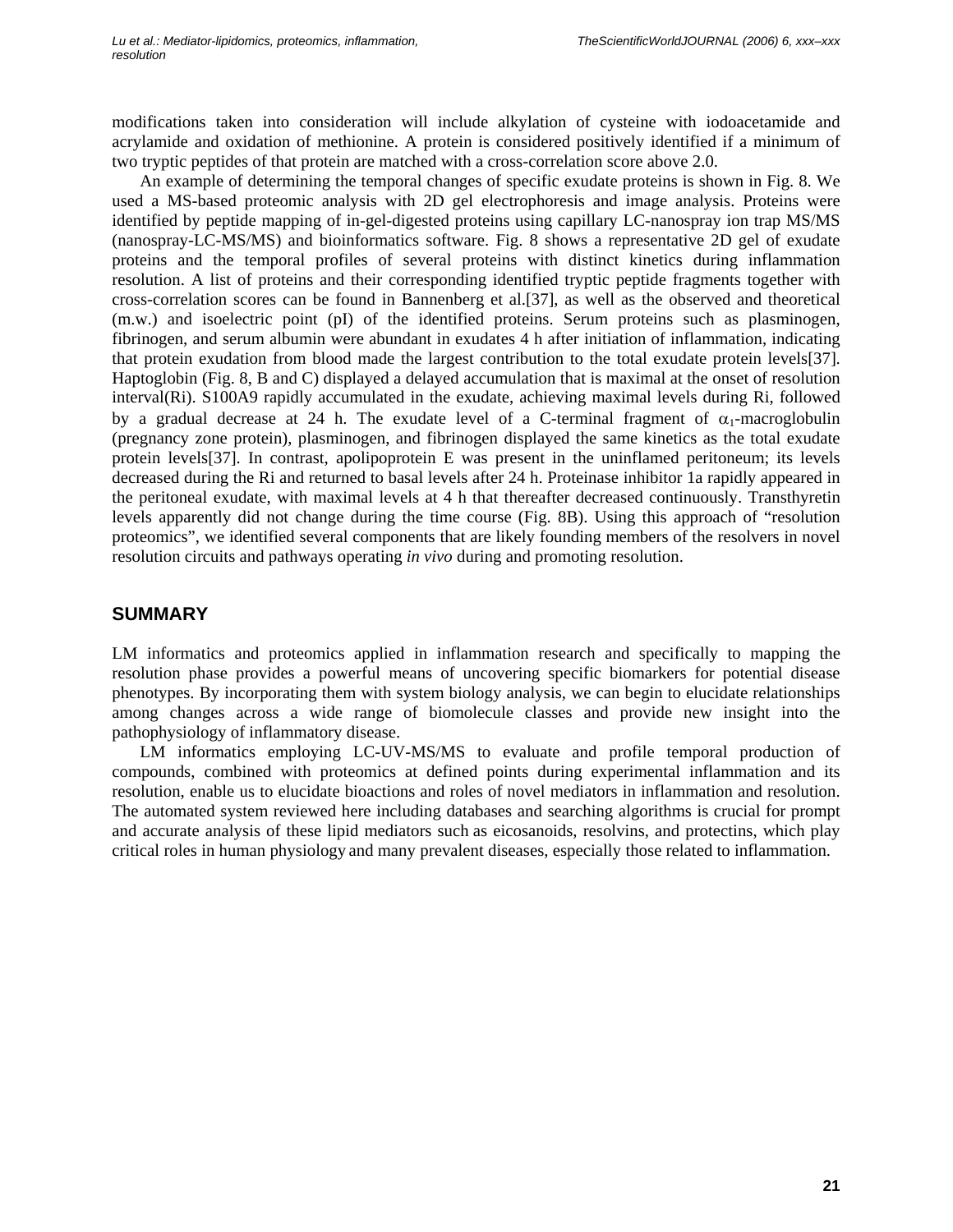

**FIGURE 8.** Proteomic temporal analysis of exudate proteins[37]. (A) Mice were injected with zymosan A to induce peritonitis. Exudate fluid was collected at the indicated time points and proteins were separated by 2D gel electrophoresis. Changes in individual protein levels were measured by image analysis. Selected proteins that display temporal regulation are indicated (arrows) and were identified by LC-MS/MS and peptide mapping. (B) The temporal profiles of several exudate proteins (haptoglobin, S100A9, a C-terminal fragment of  $\alpha_1$ macroglobulin, apolipoprotein E, proteinase inhibitor 1α, plasminogen, the fibrinogen α- and β–chains, and transthyretin) are shown (values are means  $\pm$  SEM, n = 3–6 gels). (C) Tryptic peptide mapping of haptoglobin by MS. Peptides that are matched are shown in red. The matching of the tandem mass spectrum of peptide YVMLPVADQDK is shown.

#### **ACKNOWLEDGMENTS**

Many thanks to Mary Halm Small for expert editorial assistance in manuscript preparation and Katherine Percarpio for lab assistance. We thank Nicos A. Petasis (University of Southern California) and Core C of NIH grant no. P50-DE016191 for preparation of synthetic  $d_4$ -Resolvin E1. This work was supported in part by grants no. GM38765, DK074448, and P50-DE016191 (S.H., Y.L., C.N.S.) from the National Institutes of Health.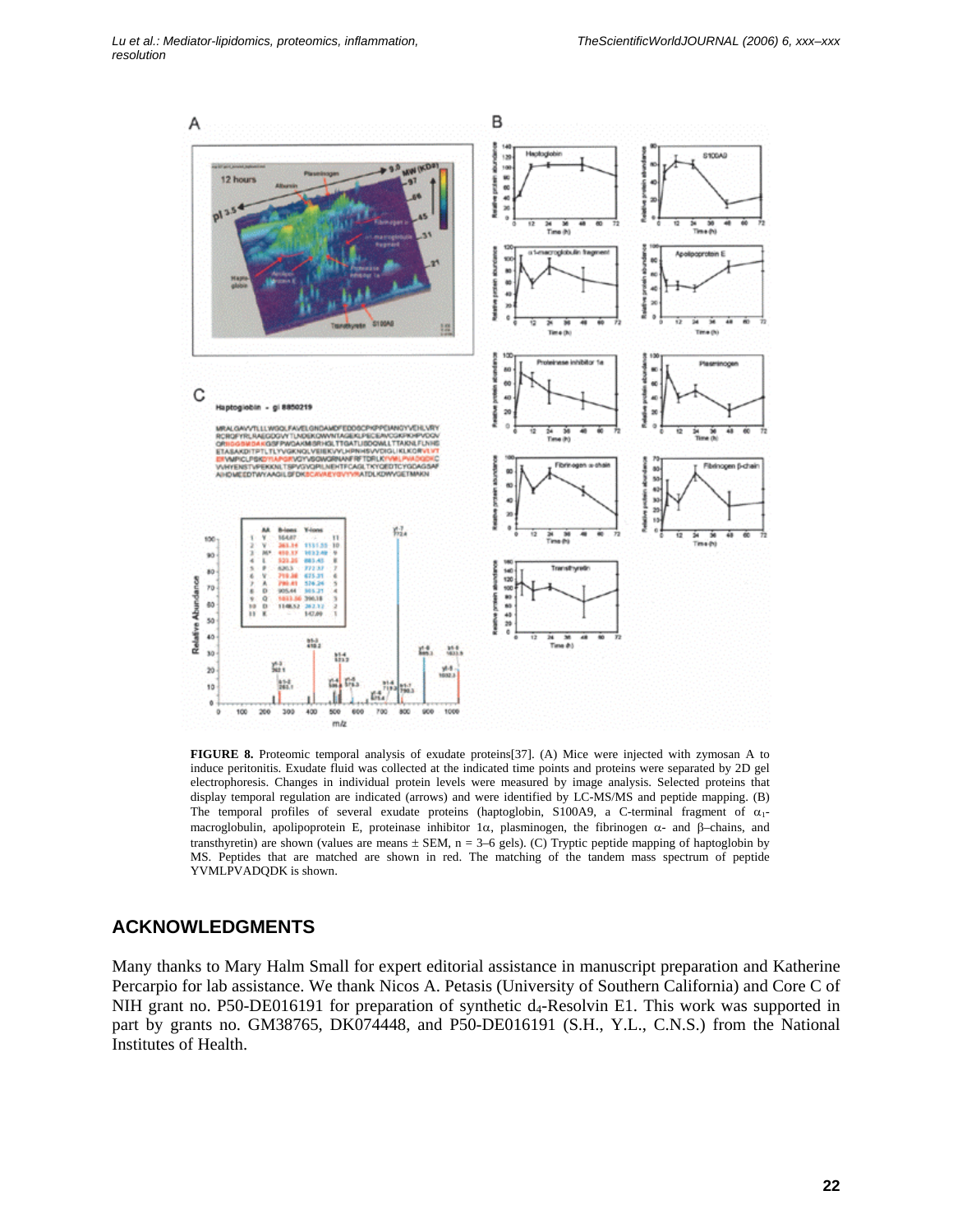#### **Terms and Abbreviations Used in this Report**

| 2D               | Two dimensional                                                                                   |  |  |
|------------------|---------------------------------------------------------------------------------------------------|--|--|
| 5S,15S-diHETE    | 5S,15S-dihydroxy-eicosa-6E,8Z,10Z,13E-tetraenoic acid                                             |  |  |
| 5S-HETE          | 5S-hydroxy-eicosa-6E,8Z,11Z,14Z-tetraenoic acid                                                   |  |  |
| 11S-HETE         | 11S-hydroxy-eicosa-5Z,8Z,12E,14Z-tetraenoic acid                                                  |  |  |
| 12S-HETE         | 12S-hydroxy-eicosa-5Z,8Z,10E,14Z-tetraenoic acid                                                  |  |  |
| 15S-HETE         | 15S-hydroxy-eicosa-5Z,8Z,11Z,13E-tetraenoic acid                                                  |  |  |
| 20-HETE          | 20-hydroxy-eicosa-5Z,8Z,11Z,14Z-tetraenoic acid                                                   |  |  |
| AT               | Aspirin triggered                                                                                 |  |  |
| AT-RvD1          | Aspirin-triggered-resolvin D1. (7S,8,17R-trihydroxy-docosa-4Z,9E,11E,13Z,15E,19Z-hexaenoic-acid)  |  |  |
| AT-RvD2          | Aspirin-triggered-resolvin D2. (7S,16,17R-trihydroxy-docosa-4Z,8E,10Z,12E,14E,19Z-hexaenoic-acid) |  |  |
| AT-RvD3          | Aspirin-triggered-resolvin D3. (4S,11,17R-trihydroxy-docosa-5,7E,9E,13Z,15E,19Z-hexaenoic-acid)   |  |  |
| AT-RvD4          | Aspirin-triggered-resolvin D4. (4S,5,17R-trihydroxy-docosa-6E,8E,10Z,13Z,15E,19Z-hexaenoic-acid)  |  |  |
| AT-RvD5          | Aspirin-triggered-resolvin D5. (7S,17R-dihydroxy-docosa-5Z,8E,10Z,13Z,15E,19Z-hexaenoic-acid)     |  |  |
| AT-RvD6          | Aspirin-triggered-resolvin D6. (4S,17R-dihydroxy-docosa-5E,7Z,10Z,13Z,15E,19Z-hexaenoic-acid)     |  |  |
| <b>CID</b>       | Collision-induced dissociation                                                                    |  |  |
| COCAD            | Cognoscitive-Contrast-angle Algorithm and Databases                                               |  |  |
| DHA              | Docosahexaenoic acid (C22:6)                                                                      |  |  |
| DT               | Docosatrienes                                                                                     |  |  |
| <b>ELISA</b>     | Enzyme-linked immunosorbent assay                                                                 |  |  |
| EPA              | Eicosapentaenoic acid (C20:5)                                                                     |  |  |
| GC-MS            | Gas chromatography coupled with mass spectrometry                                                 |  |  |
| <b>HETE</b>      | Hydroxy-eicosatetraenoic acid                                                                     |  |  |
| IS               | Internal standard                                                                                 |  |  |
| LC-UV-MS/MS      | Liquid chromatography-ultraviolet spectrometry-tandem mass spectrometry                           |  |  |
| LMs              | Lipid mediators                                                                                   |  |  |
| LXA <sub>4</sub> | Lipoxin A <sub>4</sub> . (5S, 6R, 15S-trihydroxy-eicosa-7E, 9E, 11Z, 13E-tetraenoic acid)         |  |  |
| LXB <sub>4</sub> | Lipoxin B <sub>4</sub> . (5S, 14R, 15S-trihydroxy-eicosa-6E, 8Z, 10E, 12E-tetraenoic acid)        |  |  |
| LTB <sub>4</sub> | Leukotriene B <sub>4</sub> . (5S, 12R-dihydroxy-eicosa-6Z, 8E, 10E, 14Z-tetraenoic acid)          |  |  |
| Nanospray        | Nanoelectrospray ionization                                                                       |  |  |
| PD1/NPD1         | Protectin D1/neuroprotectins D1 (10R,17S-dihydroxy-docosa-4Z,7Z,11E,13E,15Z,19Z-hexaenoic acid)   |  |  |
| PGB <sub>2</sub> | 9-oxo-15S-hydroxy-prosta-5Z,8(12),13E-trien-1-oic acid                                            |  |  |
| PGE <sub>2</sub> | 9-oxo-11α, 15S-dihydroxy-prosta-5Z, 13E-dien-1-oic acid                                           |  |  |
| RT               | <b>Retention time</b>                                                                             |  |  |
| R٧               | Resolvin                                                                                          |  |  |
| RvE <sub>1</sub> | Resolvin E1 (5S,12R,18R-trihydroxy-eicosa-6Z,8E,10E,14Z,16E-pentaenoic acid)                      |  |  |
| SIM              | Selective ion monitoring                                                                          |  |  |
| <b>SPE</b>       | Solid-phase extraction                                                                            |  |  |
| ESI              | Electrospray ionization                                                                           |  |  |
| <b>PUFA</b>      | Polyunsaturated fatty acids                                                                       |  |  |

## **REFERENCES**

- 1. Serhan, C.N., Haeggström, J.Z., and Leslie, C.C. (1996) Lipid mediator networks in cell signaling: update and impact of cytokines. *FASEB J.* **10,** 1147–1158.
- 2. Lu, Y., Hong, S., Tjonahen, E., and Serhan, C.N. (2005) Mediator-lipidomics: databases and search algorithms for PUFA-derived mediators. *J. Lipid Res.* **46,** 790–802.
- 3. Serhan, C.N. (2002) Endogenous chemical mediators in anti-inflammation and pro-resolution. *Curr. Med. Chem. Anti-Inflamm. Anti-Allergy Agents* **1,** 177–192.
- 4. Griffiths, W.J., Yang, Y., Sjövall, J., and Lindgren, J.Å. (1996) Electrospray/collision-induced dissociation mass spectrometry of mono-, di- and tri-hydroxylated lipoxygenase products, including leukotrienes of the B-series and lipoxins. *Rapid Commun. Mass Spectrom.* **10,** 183–196.
- 5. Kiss, L., Bieniek, E., Weissmann, N., Schütte, H., Sibelius, U., Günther, A., Bier, J., Mayer, K., Henneking, K.,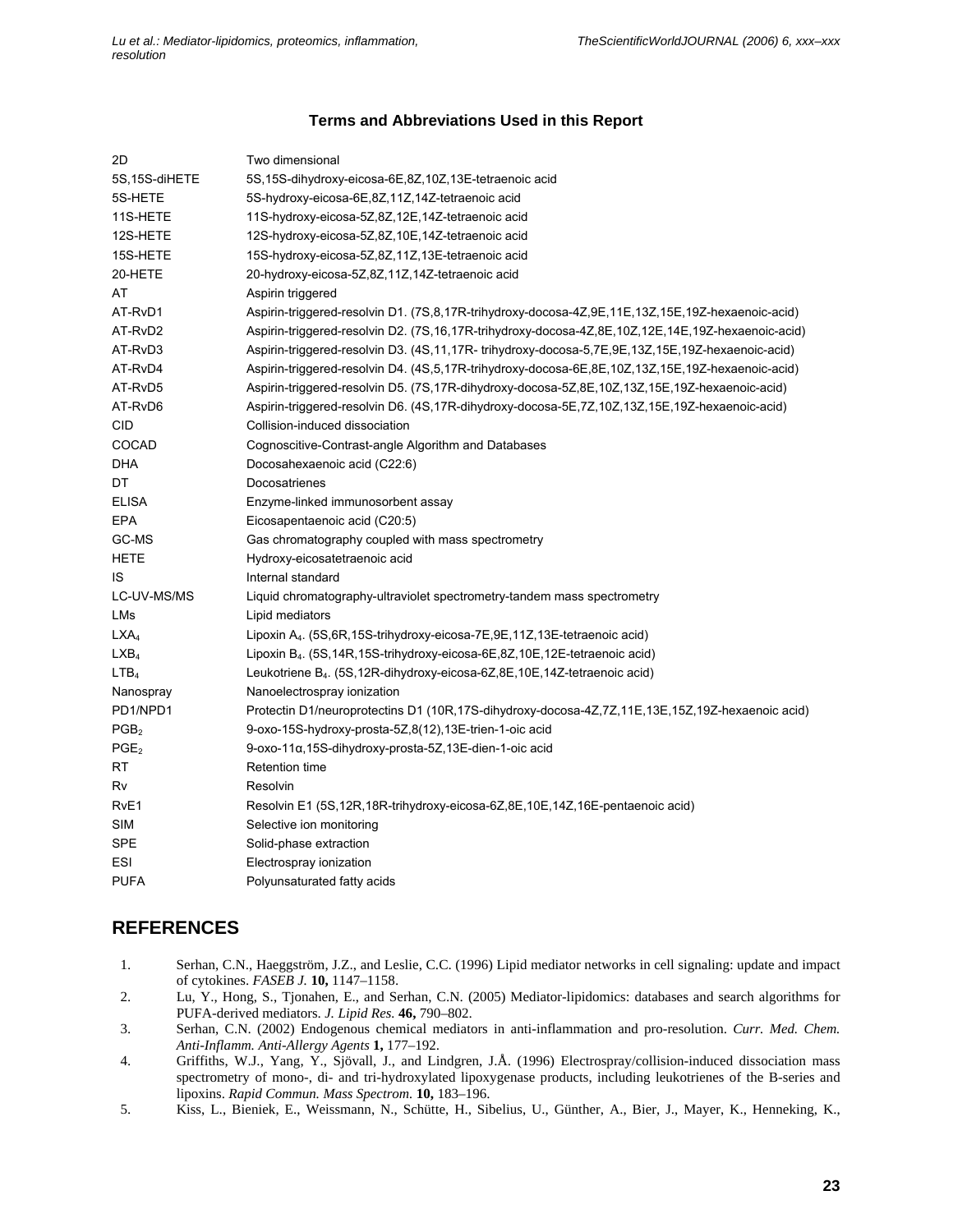Padberg, W., Grimm, H., Seeger, W., and Grimminger, F. (1998) Simultaneous analysis of 4- and 5-series lipoxgenase and cytochrome P450 products from different biological sources by reversed-phase high-performance liquid chromatographic technique. *Anal. Biochem.* **261,** 16–28.

- 6. Murphy, R.C., Fiedler, J., and Hevko, J. (2001) Analysis of nonvolatile lipids by mass spectrometry. *Chem. Rev.* **101**, 479–526.
- 7. Serhan, C.N., Clish, C.B., Brannon, J., Colgan, S.P., Chiang, N., and Gronert, K. (2000) Novel functional sets of lipid-derived mediators with antiinflammatory actions generated from omega-3 fatty acids via cyclooxygenase 2 nonsteroidal antiinflammatory drugs and transcellular processing. *J. Exp. Med.* **192,** 1197–1204.
- 8. Serhan, C.N., Hong, S., Gronert, K., Colgan, S.P., Devchand, P.R., Mirick, G., and Moussignac, R.-L. (2002) Resolvins: a family of bioactive products of omega-3 fatty acid transformation circuits initiated by aspirin treatment that counter pro-inflammation signals. *J. Exp. Med.* **196,** 1025–1037.
- 9. Serhan, C.N. (1990) High-performance liquid chromatography separation and determination of lipoxins. *Meth. Enzymol.* **187**, 167–175.
- 10. Chiang, N., Takano, T., Clish, C.B., Petasis, N.A., Tai, H.-H., and Serhan, C.N. (1998) Aspirin-triggered 15-epilipoxin A4 (ATL) generation by human leukocytes and murine peritonitis exudates: Development of a specific 15-epi-LXA4 ELISA. *J. Pharmacol. Exp. Ther.* **287,** 779–790.
- 11. Palzkill, T. (2002) *Proteomics.* Kluwer Academic, Boston.
- 12. Calder, P.C. (2001) Polyunsaturated fatty acids, inflammation, and immunity. *Lipids* **36,** 1007–1024.
- 13. Hong, S., Gronert, K., Devchand, P., Moussignac, R.-L., and Serhan, C.N. (2003) Novel docosatrienes and 17Sresolvins generated from docosahexaenoic acid in murine brain, human blood and glial cells: autacoids in antiinflammation. *J. Biol. Chem.* **278,** 14677–14687.
- 14. Serhan, C.N., Gotlinger, K., Hong, S., and Arita, M. (2004) Resolvins, docosatrienes, and neuroprotectins, novel omega-3-derived mediators, and their aspirin-triggered endogenous epimers: an overview of their protective roles in catabasis. *Prostaglandins Other Lipid Mediat.* **73,** 155–172.
- 15. Marcheselli, V.L., Hong, S., Lukiw, W.J., Hua Tian, X., Gronert, K., Musto, A., Hardy, M., Gimenez, J.M., Chiang, N., Serhan, C.N., and Bazan, N.G. (2003) Novel docosanoids inhibit brain ischemia-reperfusion-mediated leukocyte infiltration and pro-inflammatory gene expression. *J. Biol. Chem.* **278,** 43807–43817.
- 16. Nicolaou, K.C., Marron, B.E., Veale, C.A., Webber, S.E., Dahlen, S.E., Samuelsson, B., and Serhan, C.N. (1989) Identification of a novel 7-cis-11-trans-lipoxin A4 generated by human neutrophils: total synthesis, spasmogenic activities and comparison with other geometric isomers of lipoxins A4 and B4. *Biochim Biophys Acta* **1003,** 44–53.
- 17. Levy, B.D., Gronert, K., Clish, C., and Serhan, C.N. (1999) Leukotriene and lipoxin biosynthesis. In *Lipid Second Messengers*. Laychock, S. and Rubin, R.P., Eds. CRC Press, Boca Raton, FL. pp. 83–111.
- 18. Lu, W. and Powell, W.S. (1995) Analysis of leukotrienes, lipoxins, and monooxygenated metabolites of arachidonic acid by reversed-phase high-pressure liquid chromatography. *Anal. Biochem.* **226,** 241–251.
- 19. Serhan, C.N. (1989) On the relationship between leukotriene and lipoxin production by human neutrophils: evidence for differential metabolism of 15-HETE and 5-HETE. *Biochim. Biophys. Acta* **1004,** 158–168.
- 20. Clish, C.B., Levy, B.D., Chiang, N., Tai, H.-H., and Serhan, C.N. (2000) Oxidoreductases in lipoxin A<sub>4</sub> metabolic inactivation. *J. Biol. Chem.* **275**, 25372–25380.
- 21. Serhan, C.N., Jain, A., Marleau, S., Clish, C., Kantarci, A., Behbehani, B., Colgan, S.P., Stahl, G.L., Merched, A., Petasis, N.A., Chan, L., and Van Dyke, T.E. (2003) Reduced inflammation and tissue damage in transgenic rabbits overexpressing 15-lipoxygenase and endogenous anti-inflammatory lipid mediators. *J. Immunol.* **171**, 6856–6865.
- 22. Ausloos, P., Clifton, C.L., Lias, S.G., Mikaya, A.I., Stein, S.E., Tchekhovskoi, D.V., Sparkman, O.D., Zaikin, V., and Zhu, D. (1999) The critical evaluation of a comprehensive mass spectral library. *J. Am. Soc. Mass Spectrom.* **10,** 287– 299.
- 23. Stein, S.E. (1995) Chemical substructure identification by mass spectral library searching. *J. Am. Soc. Mass Spectrom.* **6,** 644–655.
- 24. Stein, S.E. and Scott, D.R. (1994) Optimization and testing of mass spectral library search algorithms for compound identification. *J. Am. Soc. Mass Spectrom.* **5**, 859–866.
- 25. Serhan, C.N. and Prescott, S.M. (2000) The scent of a phagocyte: advances on leukotriene B4 receptors. *J. Exp. Med.* **192**, F5–F8.
- 26. Wan, K.X., Vidavsky, I., and Gross, M.L. (2002) Comparing similar spectra: from similarity index to spectral contrast angle. *J. Am. Soc. Mass Spectrom.* **13**, 85–88.
- 27. (1996) LCQ<sup>TM</sup> User Manual. Finnigan Mat., San Jose, CA.
- 28. Aliberti, J., Hieny, S., Reis e Sousa, C., Serhan, C.N., and Sher, A. (2002) Lipoxin-mediated inhibition of IL-12 production by DCs: a mechanism for regulation of microbial immunity. *Nat. Immunol.* **3,** 76–82.
- 29. Wheelan, P.J., Zirrolli, J.A., and Murphy, R.C. (1996) Electrospray ionization and low energy tandem mass spectrometry of polyhydroxy unsaturated fatty acids. *J. Am Soc. Mass Spectrom.* **7,** 140–149.
- 30. Clària, J. and Serhan, C.N. (1995) Aspirin triggers previously undescribed bioactive eicosanoids by human endothelial cell-leukocyte interactions. *Proc. Natl. Acad. Sci. U. S. A.* **92**, 9475–9479.
- 31. Görg, A., Postel, W., and Günther, S. (1998) The current state of two-dimensional electrophoresis with immobilized pH gradients. *Electrophoresis* **9,** 531–546.
- 32. Lowry, O.H., Rosebrough, N.J., Farr, A.L., and Randall, R.J. (1951) Protein measurement with the Folin phenol